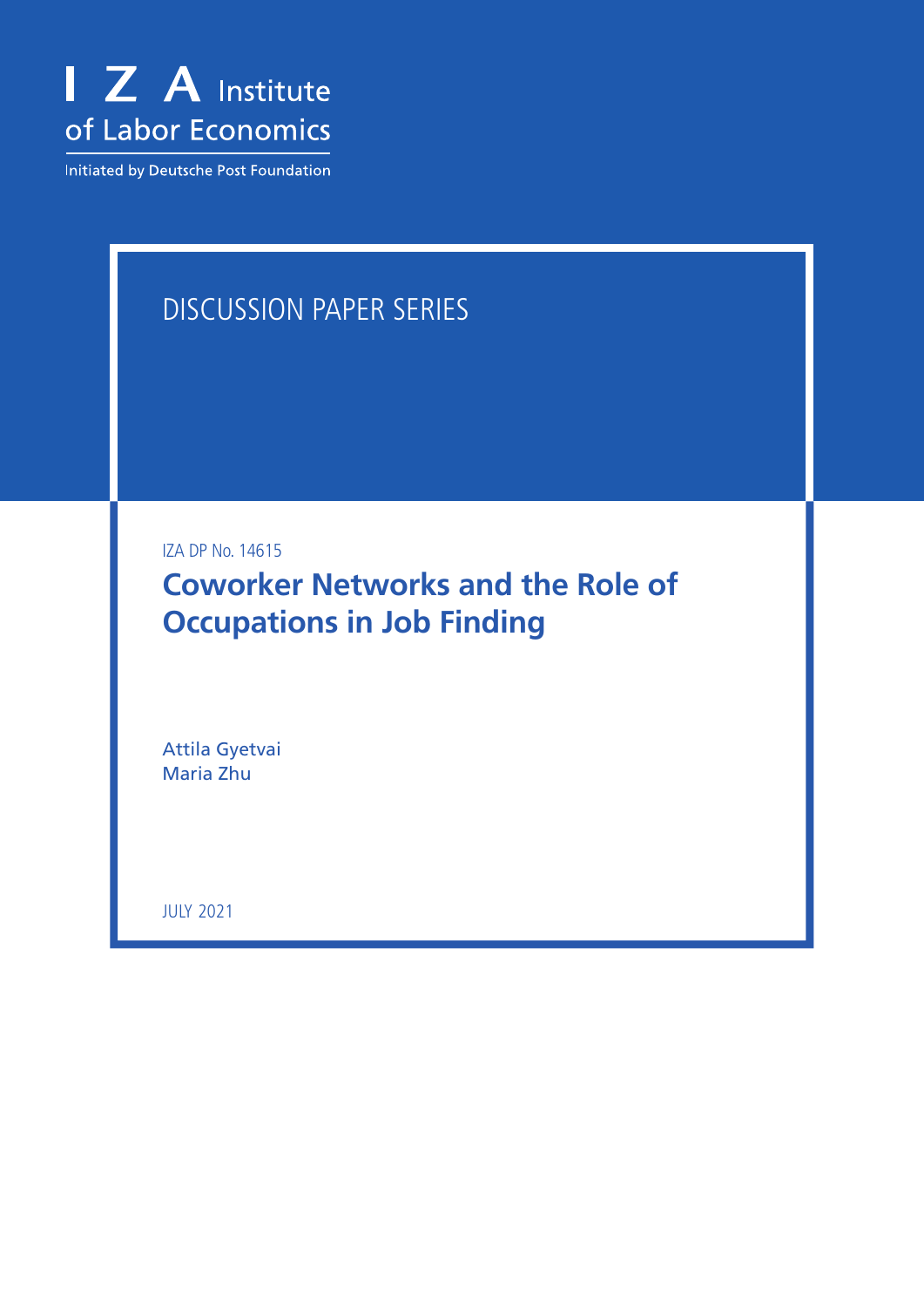

Initiated by Deutsche Post Foundation

## DISCUSSION PAPER SERIES

IZA DP No. 14615

## **Coworker Networks and the Role of Occupations in Job Finding**

**Attila Gyetvai** *Bank of Portugal and IZA*

**Maria Zhu** *Syracuse University*

JULY 2021

Any opinions expressed in this paper are those of the author(s) and not those of IZA. Research published in this series may include views on policy, but IZA takes no institutional policy positions. The IZA research network is committed to the IZA Guiding Principles of Research Integrity.

The IZA Institute of Labor Economics is an independent economic research institute that conducts research in labor economics and offers evidence-based policy advice on labor market issues. Supported by the Deutsche Post Foundation, IZA runs the world's largest network of economists, whose research aims to provide answers to the global labor market challenges of our time. Our key objective is to build bridges between academic research, policymakers and society.

IZA Discussion Papers often represent preliminary work and are circulated to encourage discussion. Citation of such a paper should account for its provisional character. A revised version may be available directly from the author.

| IZA - Institute of Labor Economics                 |                                                      |             |  |  |  |
|----------------------------------------------------|------------------------------------------------------|-------------|--|--|--|
| Schaumburg-Lippe-Straße 5–9<br>53113 Bonn, Germany | Phone: +49-228-3894-0<br>Email: publications@iza.org | www.iza.org |  |  |  |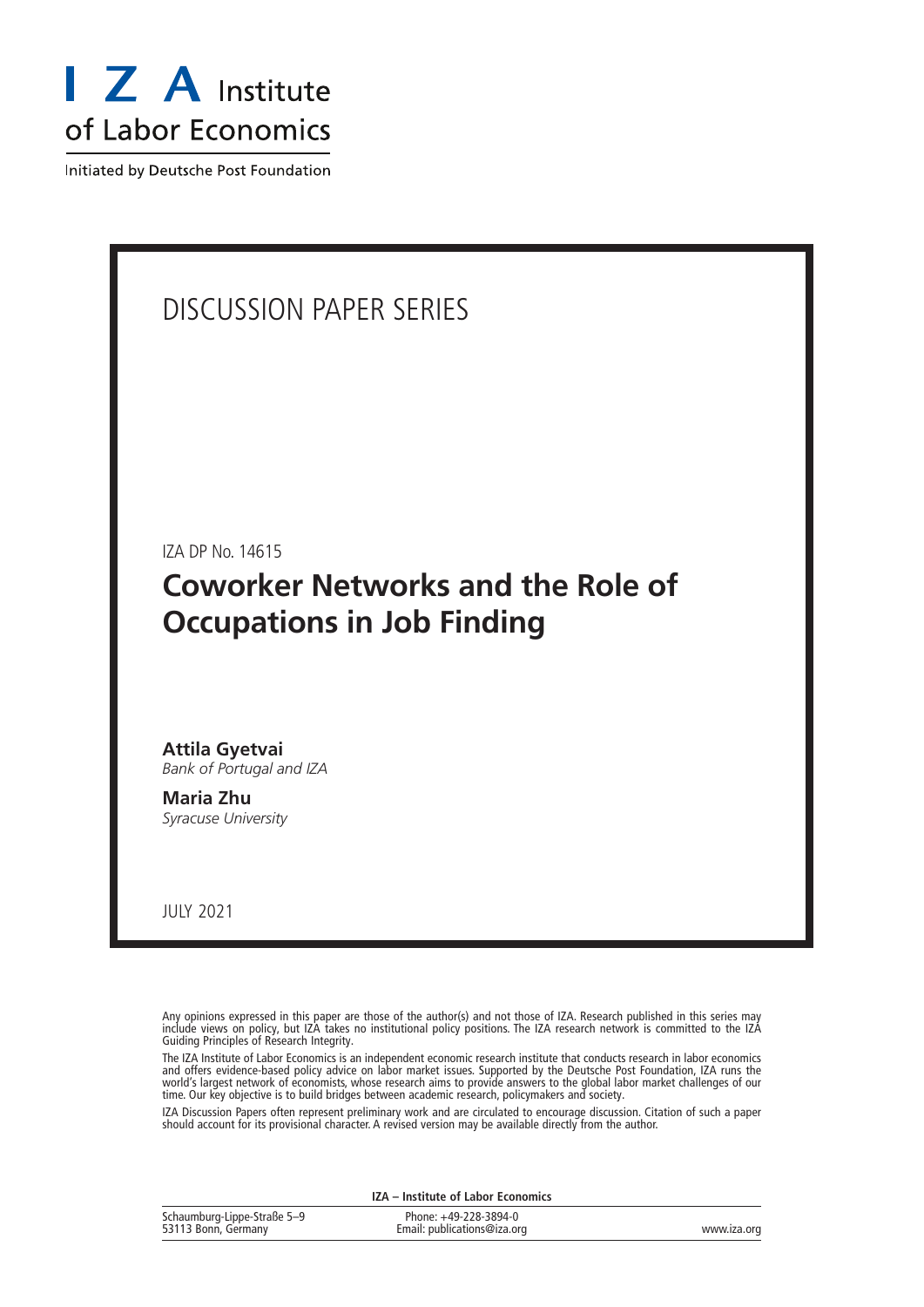# ABSTRACT

# **Coworker Networks and the Role of Occupations in Job Finding\***

Which former coworkers help displaced workers find jobs? We answer this question by studying occupational similarity in job finding networks. Using matched employeremployee data from Hungary, this paper relates the unemployment duration of displaced workers to the employment rate of their former coworker networks. We find that while coworkers from all occupations are helpful in job finding, there is significant heterogeneity in effects by occupation skill-level. For workers in low-skill jobs, coworkers who worked in the same narrow occupation as the displaced worker are the most useful network contacts. For workers in high-skill jobs, coworkers from different occupations are the most useful network contacts.

| <b>JEL Classification:</b> | J64, D85, J24                                        |
|----------------------------|------------------------------------------------------|
| Keywords:                  | networks, job search, former coworkers, unemployment |
|                            | duration, skill heterogeneity                        |

#### **Corresponding author:**

Attila Gyetvai Bank of Portugal Economics and Research Department Avenida Almirante Reis 71 1150-012 Lisbon Portugal E-mail: attila.gyetvai@bportugal.pt

<sup>\*</sup> We thank Peter Arcidiacono, Alfonso Flores-Lagunes, Ronni Pavan, and Roland Rathelot, as well as various seminar audiences for useful feedback, and the Databank of the Center for Economic and Regional Studies for data access. All errors are our own.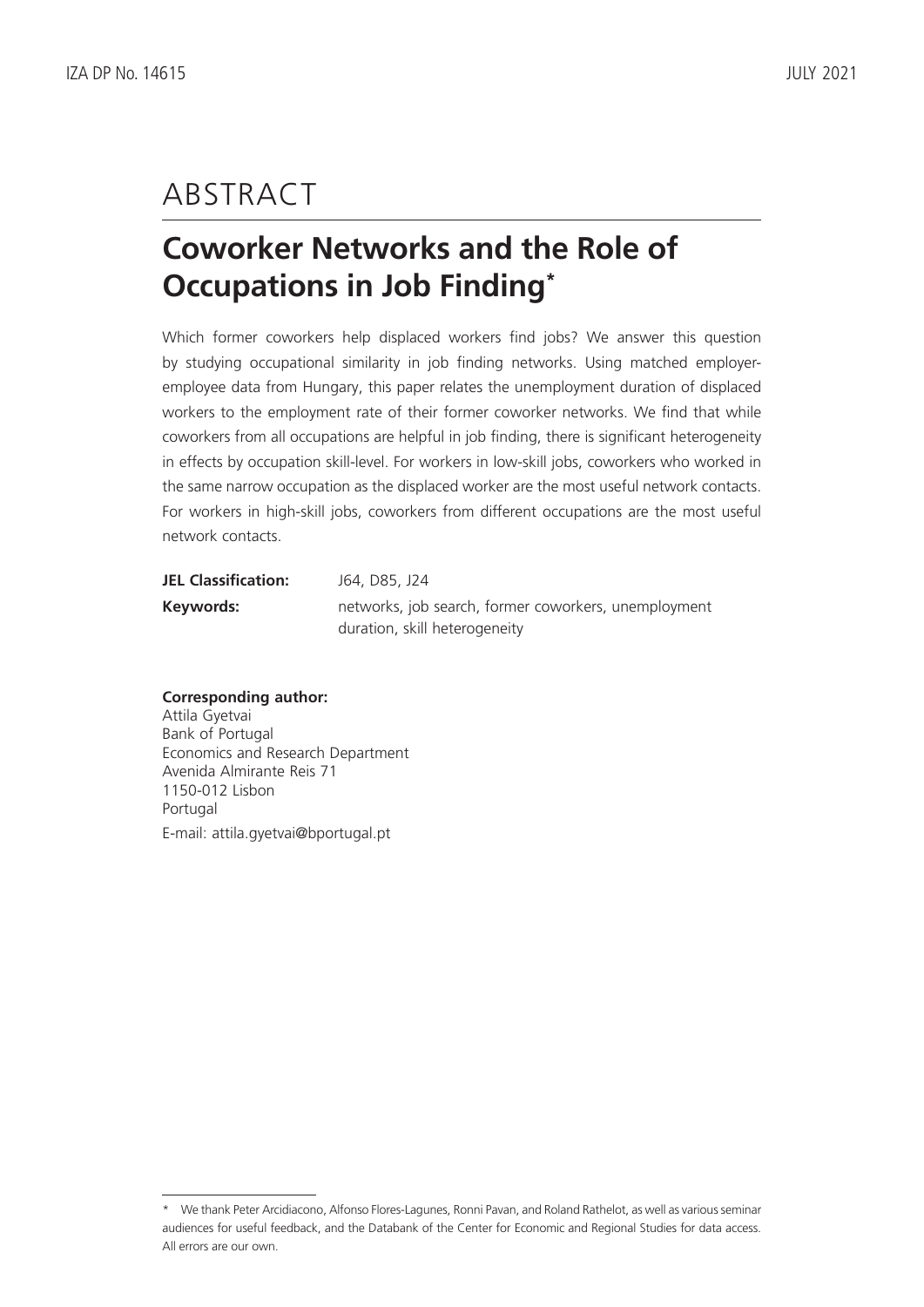A well-established body of research finds that social networks play an important role in helping people find jobs [\(Ioannides and Datcher Loury,](#page-26-0) [2004;](#page-26-0) [Topa,](#page-26-1) [2011\)](#page-26-1). Furthermore, network links in various social contexts have been shown to be helpful in the job search process, including family members, residential neighbors, people from a shared ethnic back-ground, roommates, classmates, and former coworkers.<sup>[1](#page-3-0)</sup> However, little is known regarding which links within a given social network are most valuable for job seekers. Presumably, some neighbors, co-ethnic contacts, or coworkers possess more relevant information about the job seeker or available opportunities than others.

This paper explores which links in a social network are relevant in job finding for unemployed individuals, focusing on networks formed by individuals' former coworkers. Specifically, we examine the role of former coworkers by occupational similarity in helping the unemployed find jobs. Coworkers working in a similar occupation as an unemployed individual may be more relevant in job finding than coworkers in unrelated fields. A key empirical challenge in this setting is that data on occupation-specific coworker networks are rarely available. We overcome this challenge by exploiting administrative matched employeremployee data from Hungary, which track workers' occupations over time. Using these data, we construct coworker networks and measure their occupational similarity to unemployed job seekers.

We first establish that having a stronger coworker network, defined as a worker's former coworkers having a higher employment rate, reduces unemployment duration. A 10 percentage point increase in the employment rate of an unemployed worker's coworker network decreases unemployment duration by 4.0 percent. Next, we examine whether this effect is driven by former coworkers who worked in similar occupations to the job seeker, compared to those who worked in different occupations. A priori, the expected direction of these effects is ambiguous. On one hand, coworkers who worked in a different occupation than the job seeker

<span id="page-3-0"></span><sup>&</sup>lt;sup>1</sup>Family members: [Kramarz and Skans](#page-26-2) [\(2014\)](#page-26-2). Residential neighbors: [Bayer, Ross, and Topa](#page-25-0) [\(2008\)](#page-25-0); [Hellerstein, Kutzbach, and Neumark](#page-26-3) [\(2019\)](#page-26-3). Same ethnic background: [Munshi](#page-26-4) [\(2003\)](#page-26-4); [Dustmann, Glitz,](#page-25-1) Schönberg, and Brücker [\(2016\)](#page-25-1). Roommates: [Sacerdote](#page-26-5) [\(2001\)](#page-26-5). Classmates: [Kramarz and Thesmar](#page-26-6) [\(2013\)](#page-26-6); [Zimmerman](#page-27-0) [\(2019\)](#page-27-0); [Zhu](#page-27-1) [\(2021\)](#page-27-1).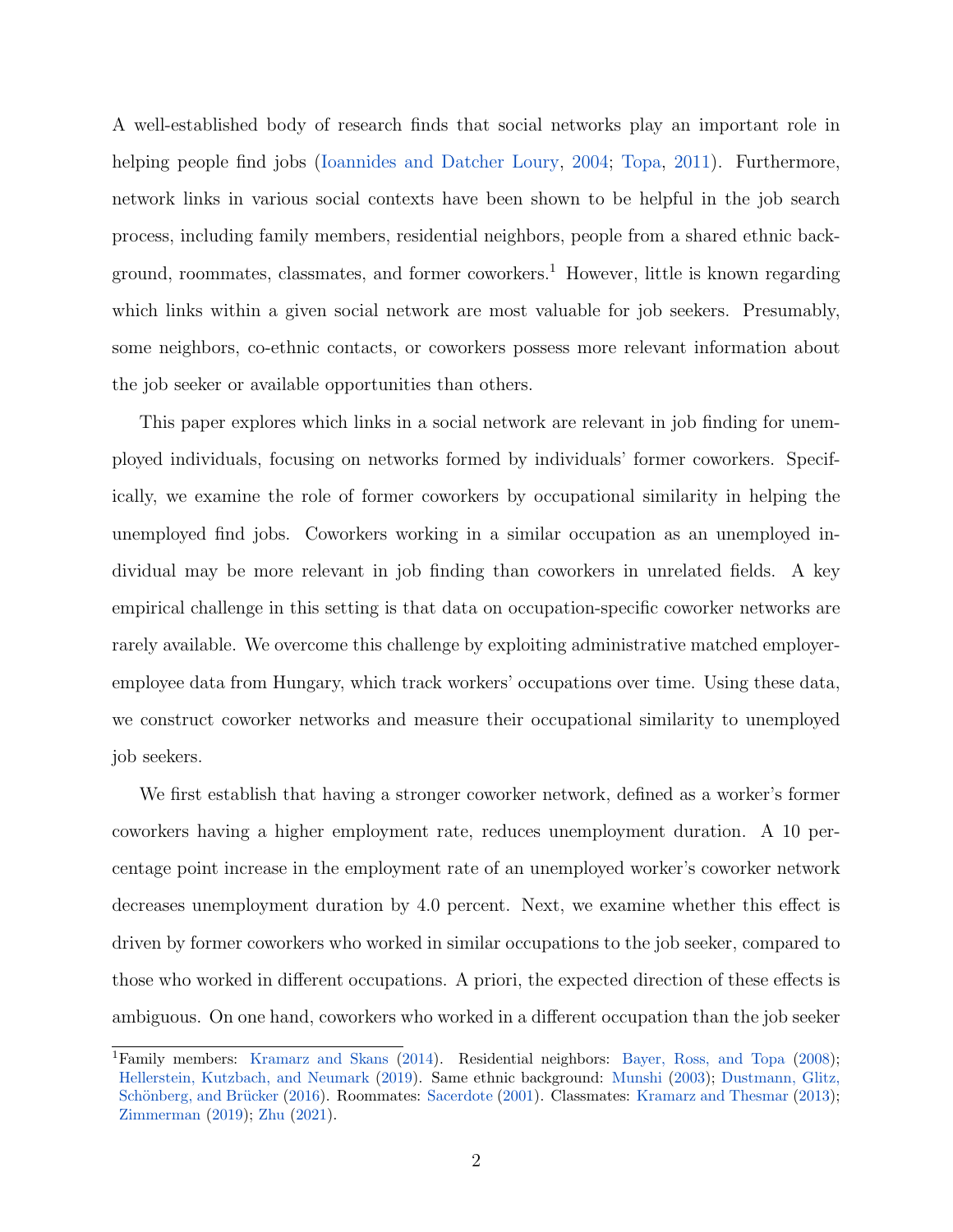may be more valuable in job finding if they are less likely to have redundant information or connections [\(Granovetter,](#page-25-2) [1973;](#page-25-2) [Zenou,](#page-27-2) [2015\)](#page-27-2). On the other hand, coworkers who worked in the same occupation as the job seeker may be more valuable if they are more knowledgeable about the worker's skills or other attributes that are valued on the job market, or if have stronger ties with the workers [\(Gee, Jones, and Burke,](#page-25-3) [2017;](#page-25-3) [Eliason, Hensvik, Kramarz,](#page-25-4) [and Skans,](#page-25-4) [2019\)](#page-25-4). Assessing the role of coworker network strength by occupational similarity brings us closer to understanding the mechanisms through which workers use networks to find jobs.

One key challenge in measuring network effects is that individuals do not choose friends and acquaintances randomly. In the context of this study, unobserved characteristics that lead individuals to be in the same coworker network may affect both network employment rate and an individual's own unemployment duration. To measure the causal effect of the worker's network employment rate, we first restrict our analysis to comparisons of unemployed individuals who were displaced by the same firm closure. This restriction provides an exogenous source of job separation, addressing the concern that separation decisions are correlated with network strength. Since workers likely sort into firms along unobservable characteristics, this approach also eliminates time-invariant unobserved traits across networks. Thus, identification comes from variation in the sets of individuals that co-displaced workers worked with in the five-year window prior to displacement, both from the firm of displacement and from previous workplaces. Next, we rule out heterogeneous effects among workers at closing firms that may affect both former coworker network characteristics and unemployment duration. We control for a number of pre-displacement labor market outcomes, such as wages, wage growth, employment history, industries and occupations during a period of time leading to eventual displacement. These controls ensure that identification of network effects comes from comparing two very similar workers who are displaced from the same firm at the same time, exploiting variation in the employment rate of the different sets of coworkers the two workers worked with in the years leading up to displacement.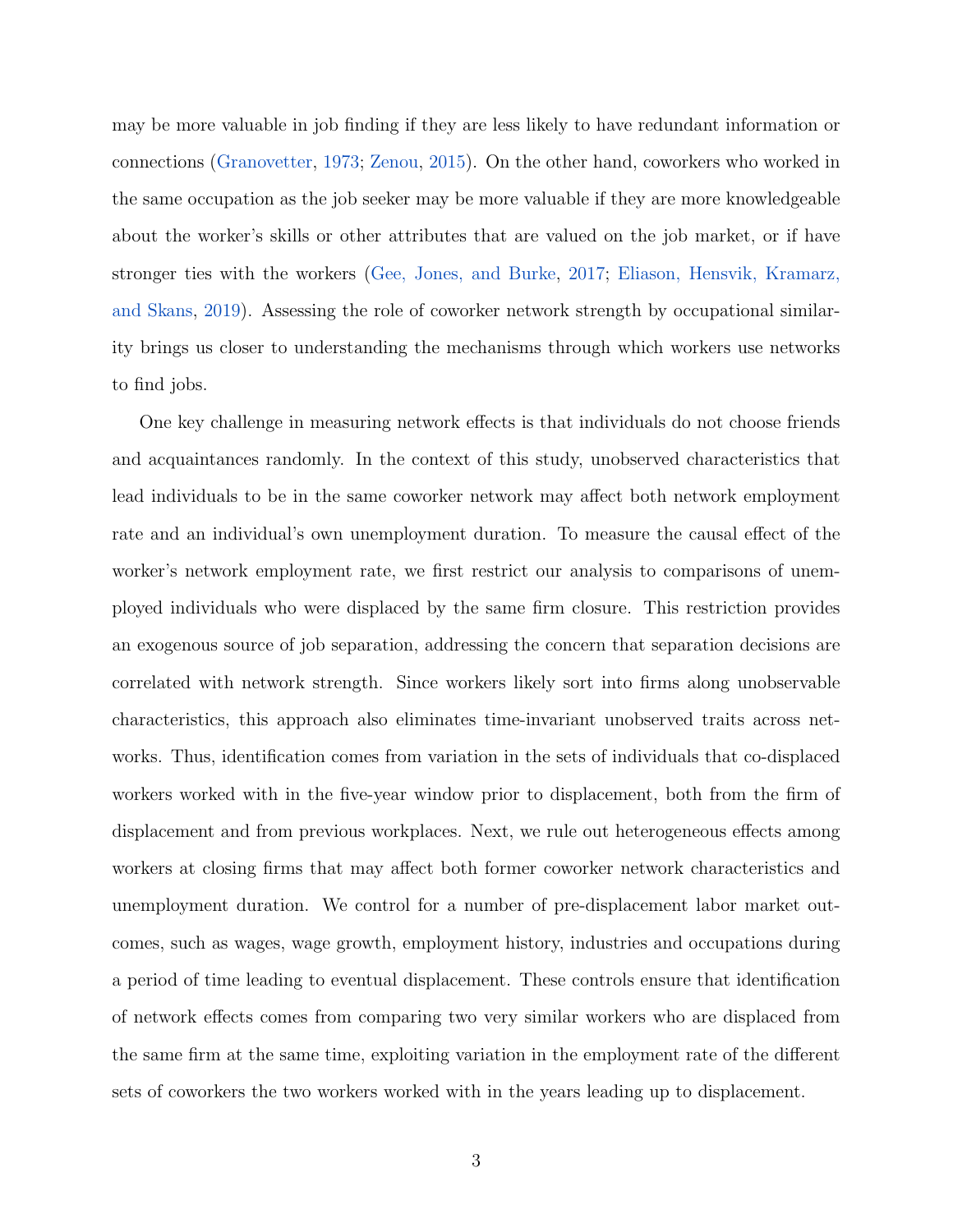Results indicate that in aggregate, only coworkers from the same narrow occupation are helpful for job finding. A 10 percentage point increase in the network employment rate of former coworkers from a different occupation (defined as coworkers who did not work in the same four-digit occupation as the displaced worker) reduces unemployment duration by 2.6 percent. For coworkers from the same four-digit occupation, the effect is 1.8 percentage points higher in magnitude. Further analyses show that the network employment rate of same-occupation coworkers in job-finding are driven exclusively by workers in occupations that require no more than a primary level of education. For workers in occupations requiring at least a high school level of education, network employment rate of same-occupation workers has no effect on unemployment duration. However, for workers in these occupations, an increase in the employment rate of former coworkers from different occupations does significantly reduce unemployment duration for these displaced workers. The precise mechanism through which these heterogeneous effects operate are outside the scope of this paper, but potential explanations are that workers in high-skilled jobs may be qualified for a wider set of jobs than low-skilled counterparts, or they may have more information about job openings in their field at baseline.

This paper relates to economic research in both labor market networks and the role of occupations in job search. It contributes to studies looking at the role of coworker networks in job finding. Multiple prior studies have established that prior coworkers aid workers in the job finding process [\(Cingano and Rosolia,](#page-25-5) [2012;](#page-25-5) [Hensvik and Skans,](#page-26-7) [2016;](#page-26-7) [Glitz,](#page-25-6) [2017\)](#page-25-6). Adding to these studies, this paper is the first to examine which coworker links are useful by occupational similarity. Occupation plays an important policy role in the job search process, and studies have shown that there is significant occupational mismatch in terms supply of job seekers and demand for jobs across jobs (Sahin, Song, Topa, and Violante, [2014;](#page-27-3) Patterson, Sahin, Topa, and Violante, [2016\)](#page-26-8). A well-established literature indicates this is a significant challenge to overcome, given information frictions across occupations and that learning information about occupations is an important part of the job search process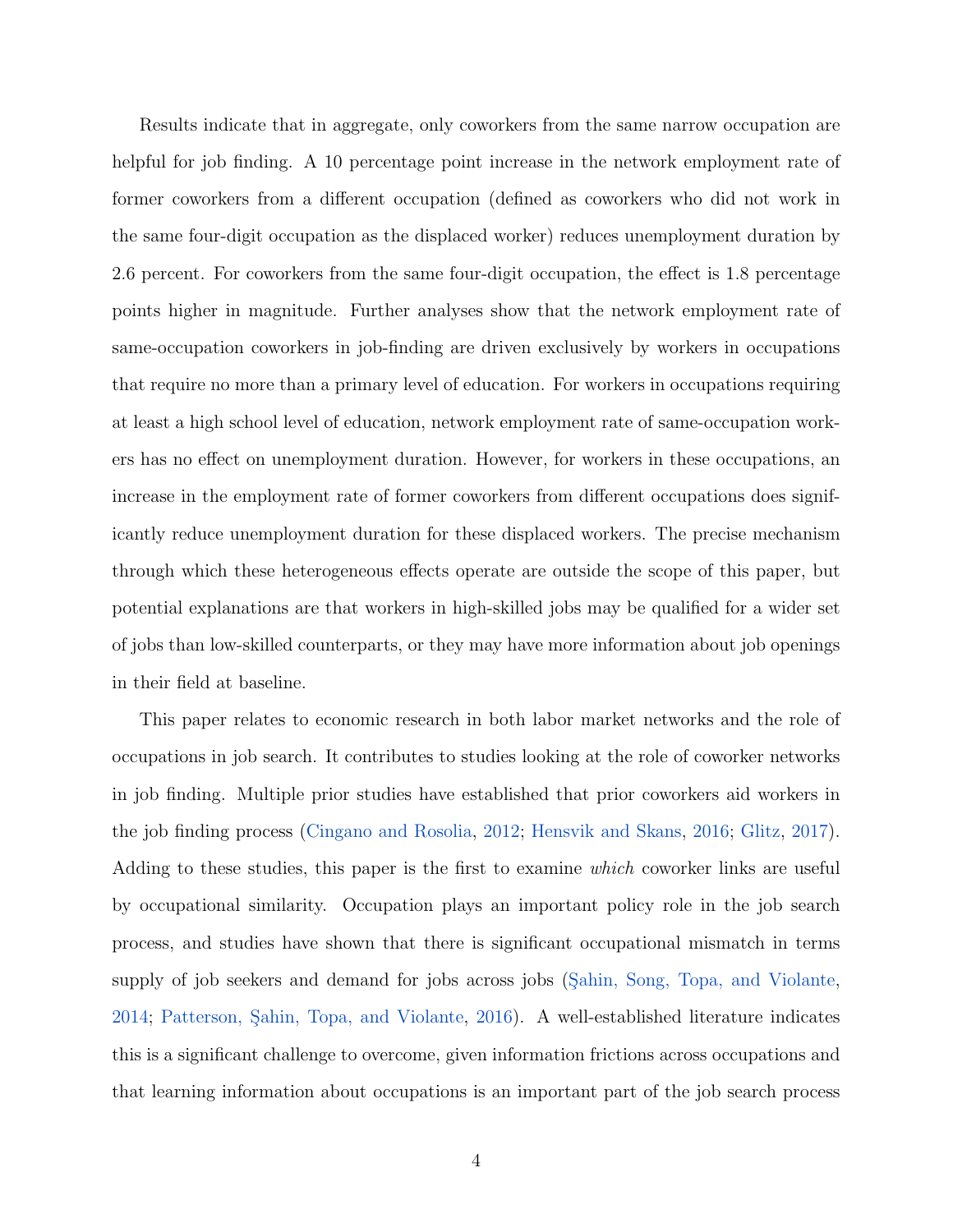[\(Miller,](#page-26-9) [1984;](#page-26-9) [Neal,](#page-26-10) [1999;](#page-26-10) [Gibbons and Waldman,](#page-25-7) [1999;](#page-25-7) [Gibbons, Katz, Lemieux, and Par](#page-25-8)[ent,](#page-25-8) [2005;](#page-25-8) [Papageorgiou,](#page-26-11) [2014;](#page-26-11) [Groes, Kircher, and Manovskii,](#page-26-12) [2015\)](#page-26-12). Public policy echoes these sentiments, as evidenced by the fact that most OECD countries require individuals to accept jobs beyond their occupation of previous employment as a condition of receiving benefits [\(Venn,](#page-26-13) [2012\)](#page-26-13). Additionally, [Belot, Kircher, and Muller](#page-25-9) [\(2018\)](#page-25-9) show that broadening the set of occupations over which job seekers search increases interviews workers receive. We contribute to this literature by analyzing the role of occupation-specific coworker networks and uncovering significant differences in results across occupations by skill level requirement. Notably, we find that for workers in high-skill occupations, coworkers from different occupations are the ones who instrumental in finding jobs, while the opposite is true for workers in low-skill occupations. These findings reflect potential differences in what kind information is valuable towards workers and/or employers in different jobs. Higher-skilled workers may benefit coworkers from different occupations since they have skills that may be transferrable to other occupations, while this is less true for low-skilled workers. This distinction has important implications for how we think of the efficacy of social networks. As an example, an individual who works in an information technology (IT) position at a hospital, where most of her coworkers are not in IT, will likely have a different network strength than an IT worker at an IT firm with most coworkers in IT, even if both have the same number of coworkers. Furthermore, this distinction may depend on whether a worker is an IT worker (high-skilled job) versus if they are a food service worker (low-skilled job). Through this key channel, an individual's contemporary job may affect her future career trajectory.

<span id="page-6-0"></span>Moving forward, Section [1](#page-6-0) introduces a conceptual framework for quantifying the impact of coworker networks on job finding. Section [2](#page-9-0) discusses the empirical strategy to identify the effect of the network strength by occupational similarity on a displaced worker's unemployment duration. Section [3](#page-12-0) introduces the data and shows relevant descriptive statistics. Section [4](#page-17-0) presents the main results of the analysis. Finally, Section [5](#page-23-0) discusses the implications of our findings.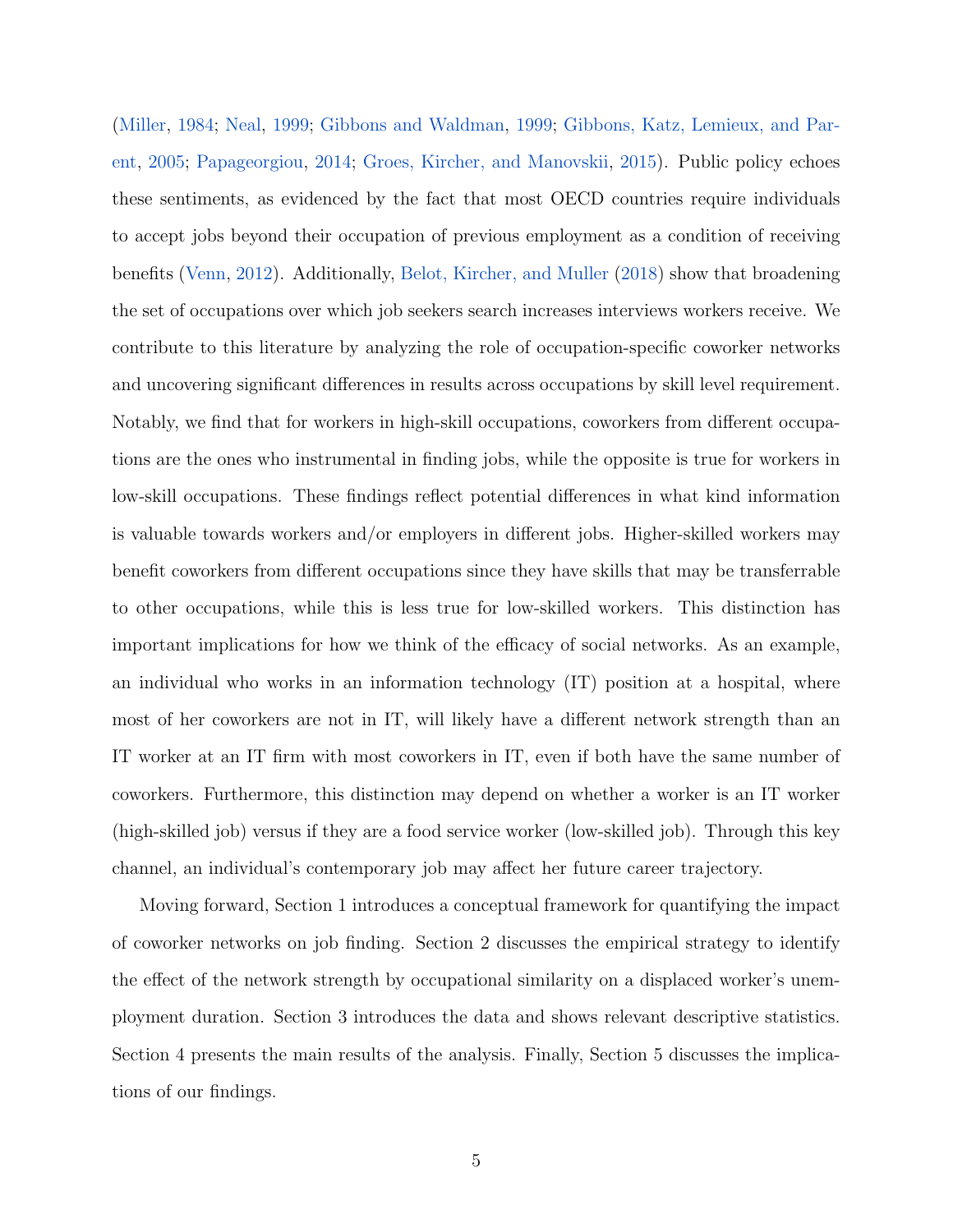### 1 Conceptual Framework

We start by laying out a conceptual framework for our paper. We depict an economy with firms who seek to hire low- and high-skilled workers. Firms can hire workers through two channels: (i) an open labor market, or (ii) the networks of their incumbent employees. Our paper focuses on this second channel. We remain agnostic as to the exact mechanisms through which information transmission through networks occur.[2](#page-7-0)

Suppose there is an unemployed individual of skill level  $s \in \{\ell, h\}$ . This individual can meet hiring firms either (i) on the open market, or (ii) through her former coworkers if the coworkers' current employers are hiring. On the open market, the contact rate is  $\tilde{\lambda}_s$ . We assume that, upon meeting, the unemployed individual is instantly hired. The more interesting channel for our purposes is hiring through networks: we assume that the unemployed individual meets firms through her former coworkers at the contact rate  $\nu_s(E_\ell,E_h)$ , where  $E_\ell$  and  $E_h$  stand for her number of former low-skilled and high-skill coworkers, respectively, that are currently employed. Putting the two channels together, the hazard of exiting unemployment for an unemployed individual of skill level s is:

$$
\lambda_s = \tilde{\lambda}_s + \nu_s(E_\ell, E_h). \tag{1.1}
$$

Note that the network contact rate depends on the number of both low and high-skilled former coworkers that are currently employed, regardless of the unemployed individuals' own skill level. In other words, we allow for the possibility that every network contact may be useful in job finding, regardless of their occupational similarity to the unemployed individual, and that the size of these effects may differ..

Our goal is to identify the impact of the strength of skill-specific coworker networks

<span id="page-7-0"></span><sup>2</sup>For example, it may be that firms explicitly ask their incumbent employees for a referral. Alternatively, it may be that the employee notifies their contact about the job opening.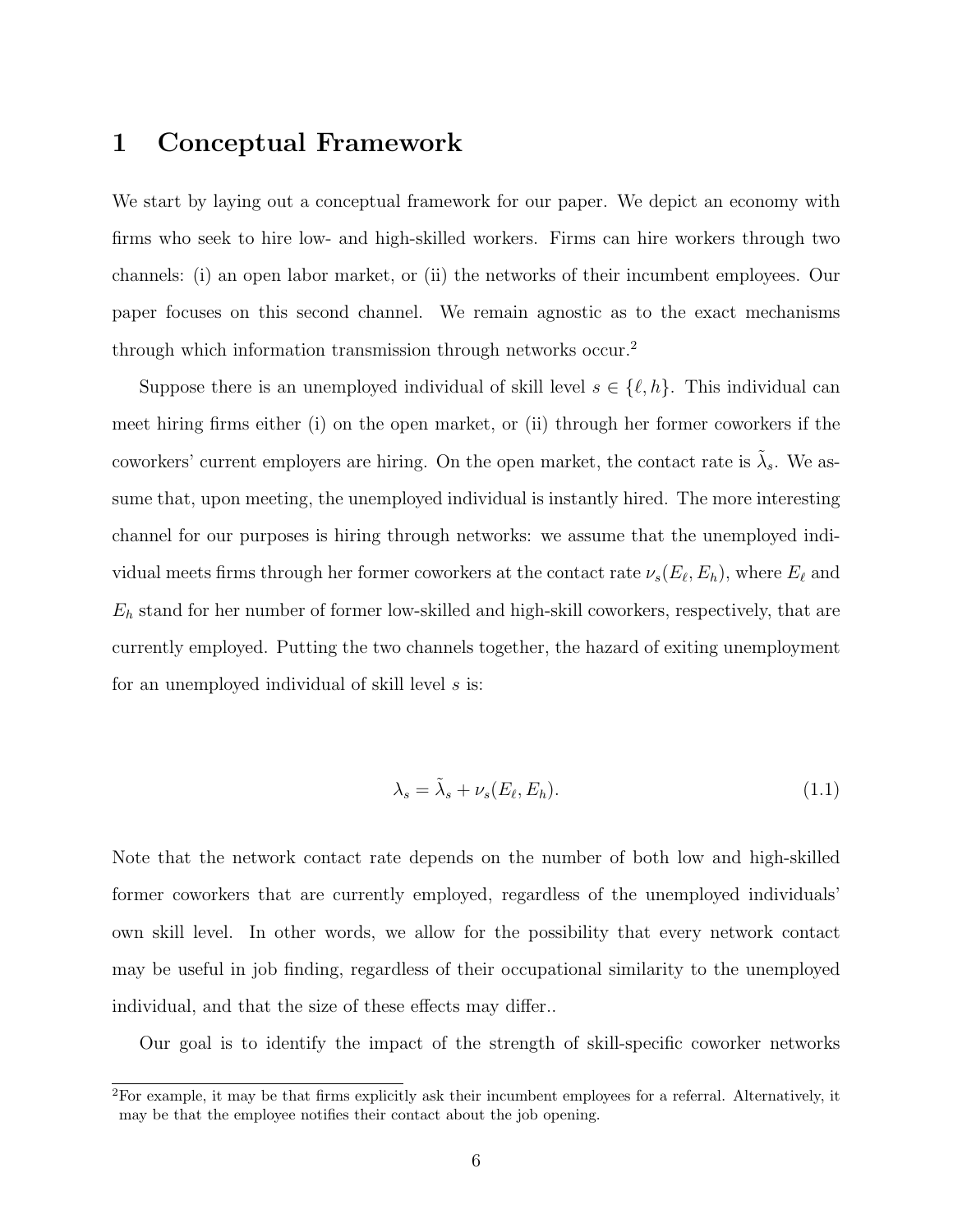on unemployment duration. However, relating the number of former coworkers who are currently employed to unemployment duration would conflate strength and size effects: more employed network contacts imply both a stronger and a larger network. We separate them by splitting the impact of the number of employed skill-s network contacts to the impact of the skill-s network employment rate  $ER_s$  and the size of the overall skill-s network  $N_s$ . Note that, by definition, the skill-s network employment rate is  $ER_s = E_s/N_s$ . Therefore,

$$
\log(E_s) \approx \log(ER_s) + \log(N_s). \tag{1.2}
$$

We use the network employment rate to capture strength effects, and the size of the whole skill-s network to control for size effects. This framework yields three margins that we subsequently test empirically:

- 1.  $\partial \nu_{\ell}/\partial ER_{\ell} \stackrel{?}{>} 0$  and  $\partial \nu_{h}/\partial ER_{h} \stackrel{?}{>} 0$ : Do having stronger same-skill networks allow unemployed individuals to exit unemployment faster?
- 2.  $\partial \nu_{\ell}/\partial ER_{\ell} \stackrel{?}{>} \partial \nu_{\ell}/\partial ER_{h}$  and  $\partial \nu_{h}/\partial ER_{h} \stackrel{?}{>} \partial \nu_{h}/\partial ER_{\ell}$ : Do unemployed individuals exit unemployment faster through same-skill than different-skill networks?
- 3.  $\partial \nu_h / \partial ER_\ell \stackrel{?}{>} \partial \nu_\ell / \partial ER_h$ : Do high-skilled unemployed individuals exit unemployment through low-skill networks faster than low-skilled unemployed through high-skill networks?

We present empirical evidence answering "Yes" to all of these questions in the upcoming sections.

To aid interpretation, we implement these tests on same vs. different-skill networks. That is, we switch from the low vs. high-skilled classification to skill similarity. For example, the same-skill network of a low-skilled job seeker is formed by her former low-skilled coworkers. This paradigm bears two advantages over the low vs. high-skilled classification. First, we can use a granular measure of skill similarity, rather than only low vs. high-skilled networks.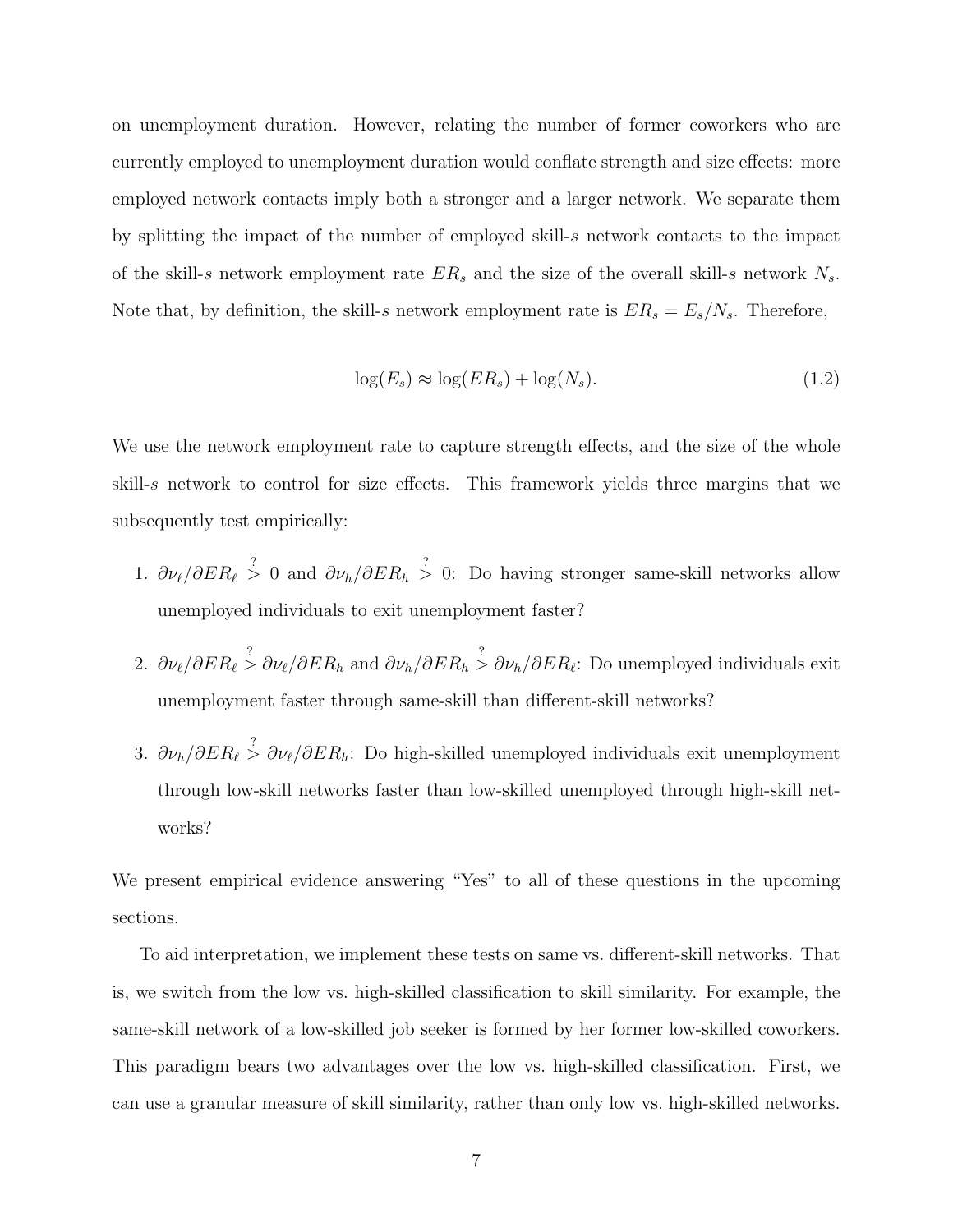We proxy skills by occupations in later sections, and we leverage the nested structure of the occupational classification to test the sensitivity of our results to the granularity of skills. Second, we are able to strengthen our estimates by simultaneously using low and high-skilled networks, and parsing them at will.

### <span id="page-9-0"></span>2 Empirical Strategy

Our empirical strategy measures the impact of coworker network strength on unemployment duration. Specifically, we relate the time a displaced worker spent in unemployment to the employment rate among her former coworkers, splitting these individuals into those who worked in the same occupation versus a different occupation from the displaced worker. We estimate the following linear probability model:

<span id="page-9-2"></span>
$$
u_{ijt} = \alpha + \gamma_1 ER_{it}^{\text{same}} + \gamma_2 ER_{it}^{\text{diff}} + \theta_1 \log(N_{it}^{\text{same}}) + \theta_2 \log(N_{it}^{\text{diff}}) + X_{it}\beta + \lambda_{jt} + \varepsilon_{ijt} \tag{2.1}
$$

where  $u_{ijt}$  measures the log unemployment duration of worker i displaced from firm j at time  $t^3$  $t^3$   $ER_{it}^{\text{same}}$  captures the employment rate of former coworkers from the same occupation at time t, while  $ER_{it}^{\text{diff}}$  captures the employment rate of former coworkers who worked in a different occupation. Former coworkers are defined as the set of all individuals who were contemporaneously employed at the same firm as an individual in the five year window prior to displacement. They include both coworkers from the displacing firm, as well as coworkers the individual may have worked with in previous places of employment. To ensure that the results are not driven by the size of these networks, Equation [2.1](#page-9-2) controls for the number of former coworkers from same and different occupations,  $N^{\text{same}}$  and  $N^{\text{diff}}$ , respectively.

To overcome the concern that network strength may be endogenous with searching for a new job, we focus on individuals who become unemployed due to firm closures. We restrict

<span id="page-9-1"></span><sup>3</sup>We focus on unemployment duration as our main outcome of interest because it captures the extensive margin of job search, and other outcomes, such as re-employment occupation and wages, are conditional on this outcome.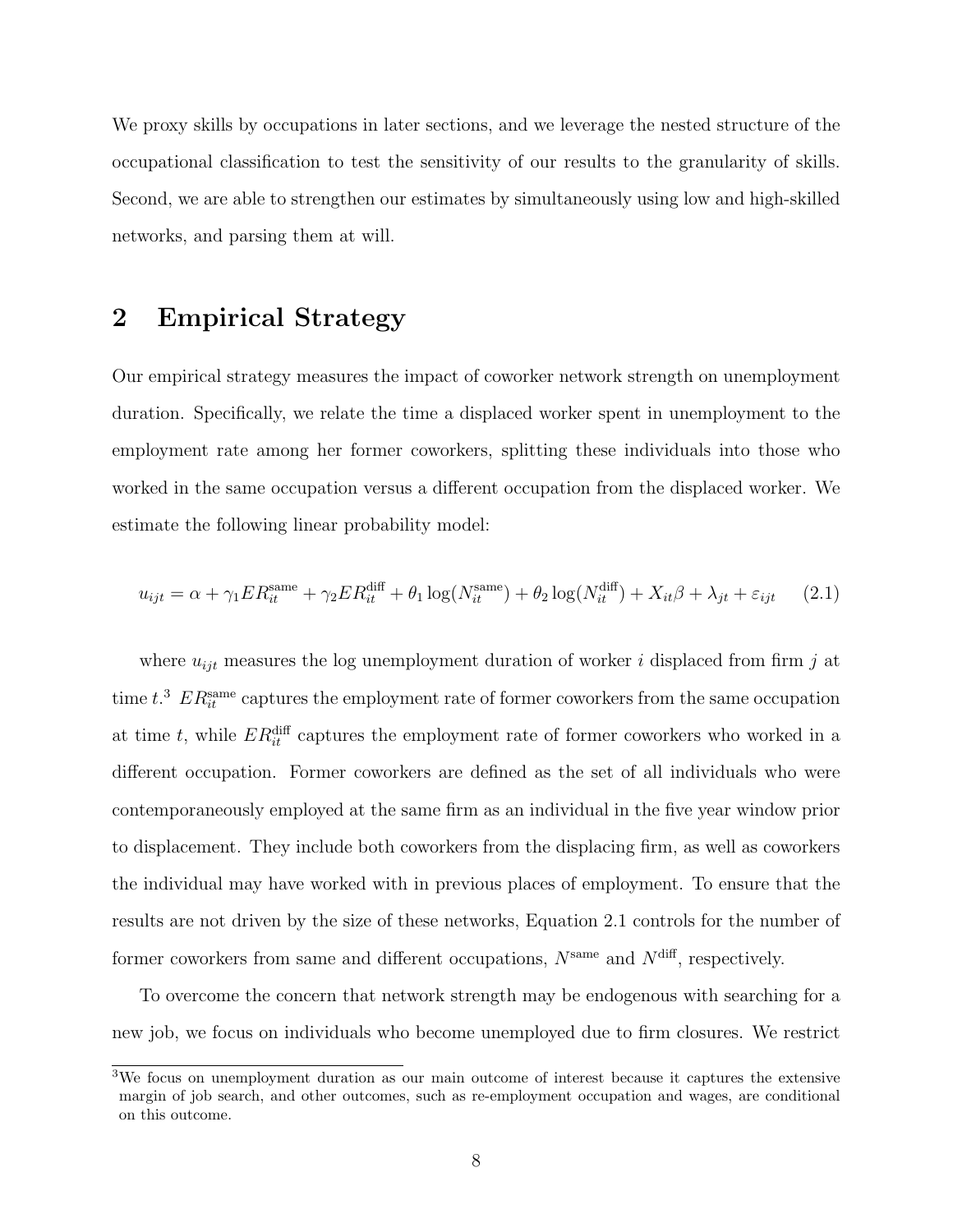our analysis to workers co-displaced by the same firm using a closing firm fixed effect,  $\lambda_{it}$ . To the extent that workers sort along unobserved characteristics that are correlated with network composition over time, comparing co-displaced workers will control for these unobserved characteristics. Furthermore, the closing firm fixed effects absorb any location-, sector-, or time-specific shocks that may affect unemployment duration.

Even with the inclusion of closing firm fixed effects, a given pair of co-displaced workers might differ in ways that affect both their respective unemployment durations and the characteristics of their networks. Another concern is that a displaced worker and their former coworkers may have accumulated specific human capital while working together that subsequently affect labor market outcomes of both the former coworkers and the displaced individual. To address these concerns, we control for a rich set of pre-displacement employment history characteristics, captured in the vector  $X_{it}$ .

The vector  $X_{it}$  includes three categories of individual controls: demographic characteristics, pre-displacement earnings and employment information, and pre-displacement job characteristics. Demographic controls include gender and age. Pre-displacement earnings and employment include information on earnings at time of displacement, wage growth in years leading up to displacement, tenure at the closing firm, and the amount of time an individual spent unemployed in years prior to displacement. Addressing the concern that co-displaced workers sort into firms prior to displacement in ways that will affect both their network composition and unemployment duration, we aim to capture this in their earnings and unemployment duration during this period. Additionally, we control for pre-displacement job characteristics, which include the number and average size of pre-displacement employers, the primary pre-displacement industry of employment, and occupation at time of displacement. These variables control for the possibility that compensating differentials may affect worker sorting in ways that are not captured by earnings and unemployment. Furthermore, the inclusion of pre-displacement sector and occupation fixed effects ensures that we are capturing differences in same- vs. different-occupation coworkers within occupations and sectors,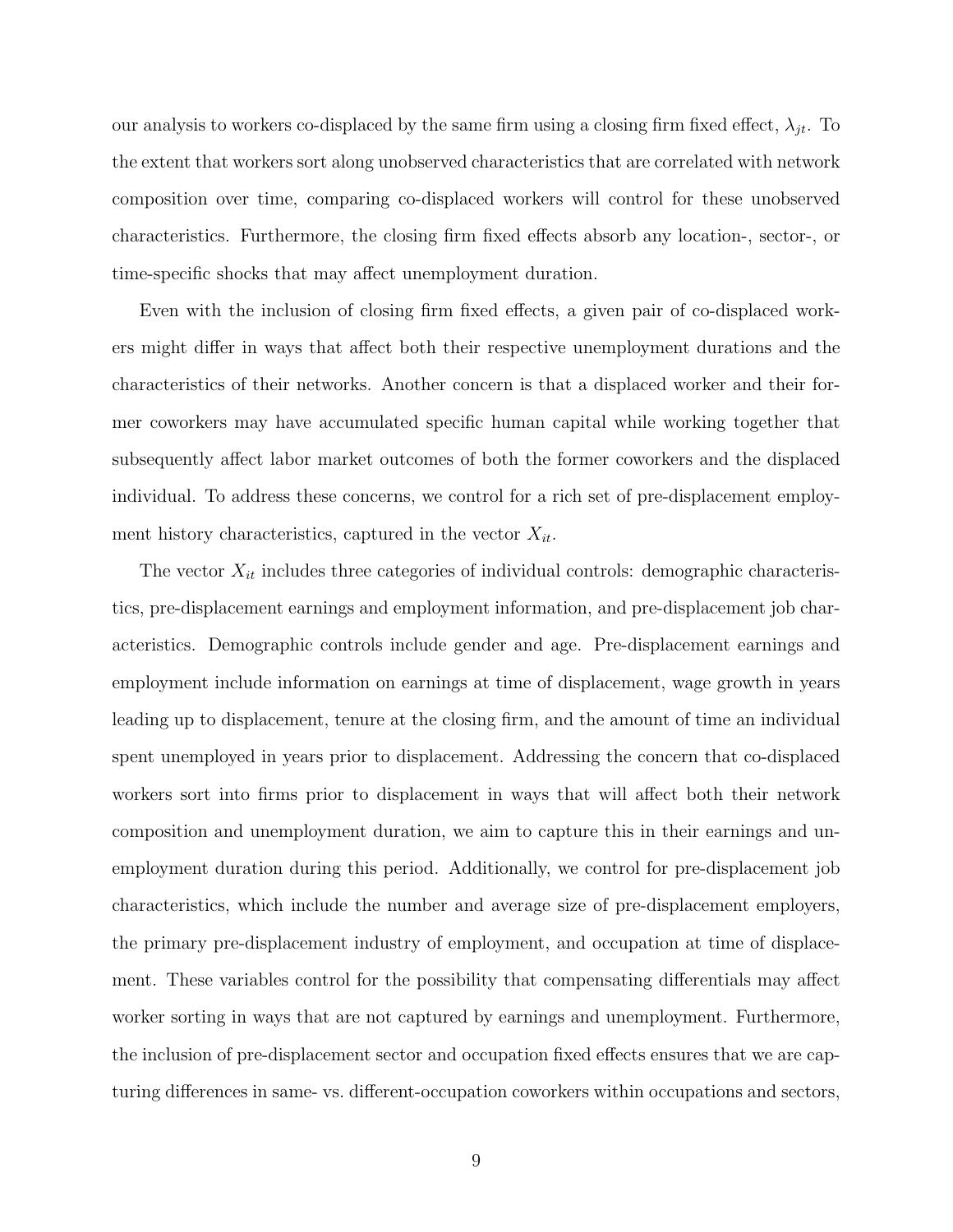rather than across these domains.

The goal of our empirical strategy is to isolate the effects of individual-specific networks from other factors affecting unemployment duration. We include closing firm fixed effects and detailed controls for individuals' employment histories to control for any unobservable characteristics that may be correlated with both unemployment duration and network characteristics. The key identifying assumption for a causal interpretation of Equation [2.1](#page-9-2) is that with the inclusion of these fixed effects and controls, the network employment rate of same- and different-occupation coworkers is not correlated with other unobserved factors that affect a displaced worker's unemployment duration. The coefficients of interest,  $\gamma_1$  and  $\gamma_2$ , measure the effect of the employment rate at time t of network contacts who worked in the same vs. a different occupation as  $i$  on  $i$ 's unemployment duration.

We conclude this section by discussing two issues related to our strategy: (i) our choice of regression over duration analysis, and (ii) the lack of spurious correlation between our network variables. Regarding the first point, the conceptual framework in Section [1](#page-6-0) features hazards of exiting unemployment. While its simplicity is useful for exposition, it does not lend itself to a direct empirical implementation. Our simplifying assumptions (such as constant hazards, i.e., lack of time dependence) are too restrictive to obtain credible results. Instead, we opt for a transparent regression analysis which offers comparable empirical patterns to duration analysis.

Regarding the second point, peer effects literature (e.g. [Angrist,](#page-25-10) [2014;](#page-25-10) [Caeyers and](#page-25-11) [Fafchamps,](#page-25-11) [2020\)](#page-25-11) has documented potentially large exclusion biases. Intuitively, regressing some outcome variable on the leave-one-out average of the same outcome in one's network mechanically leads to a downward bias. Our strategy is immune to such biases for three reasons. First, the outcome we regress on the leave-one-out average is not the same one for the network. We use unemployment duration for the displaced worker and employment status of her network. Second, the outcomes of the displaced worker and her network are measured at two different points in time. we measure network strength at the time of displacement,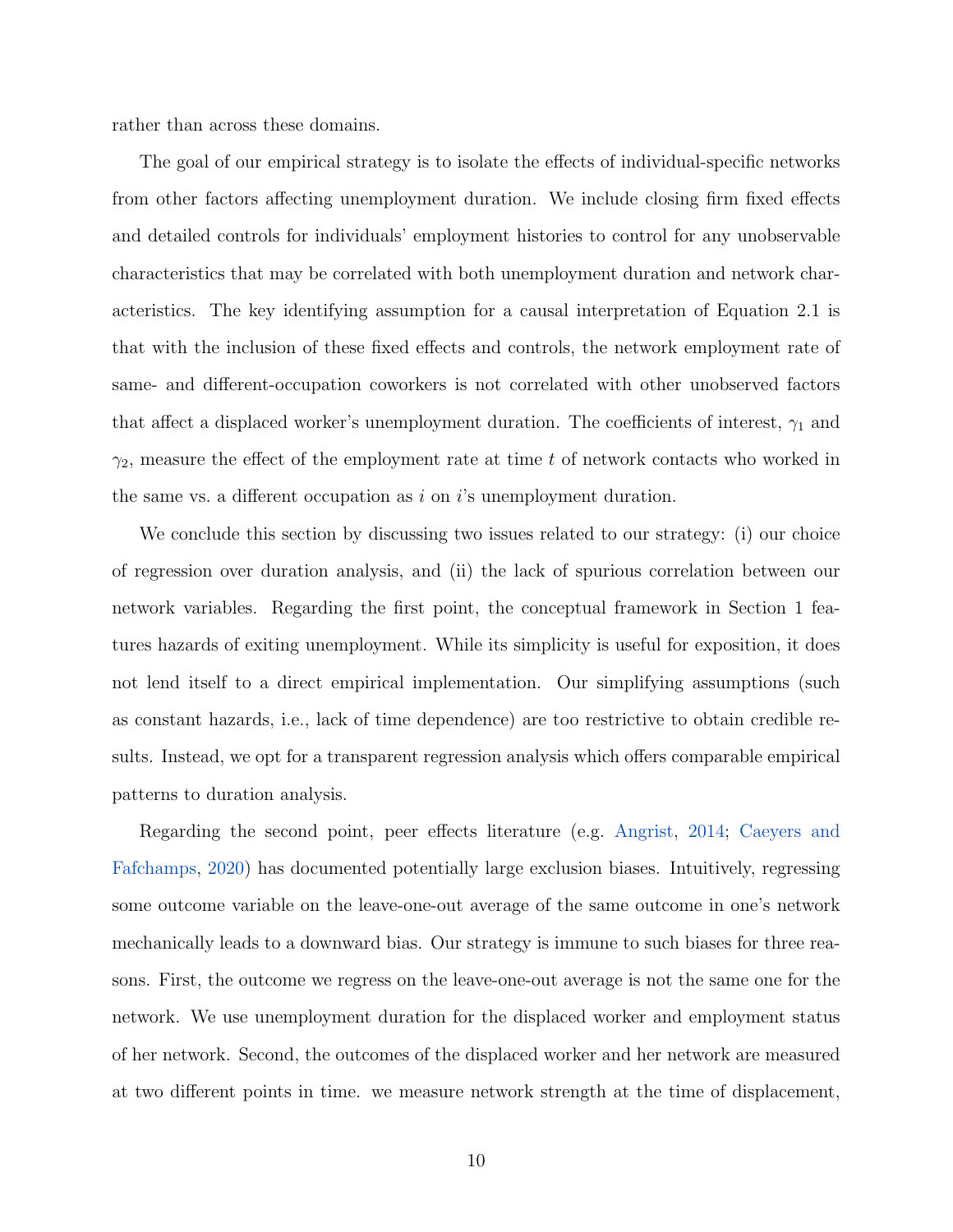and relate it to the realized unemployment duration: for an individual who spent  $t$  months in unemployment, these two measurements take place  $t$  months apart. Third, the networks in are data are large—the median network size is 257 contacts (see Table [3.1\)](#page-15-0). Therefore, even if our measures were subject to exclusion bias, the impact of one's outcome on the leave-one-out mean would likely be negligible.

#### <span id="page-12-0"></span>3 Data

This paper uses matched employer-employee data from Hungarian administrative records. The data span the years  $2003-2011$  and cover a 50 percent de facto random sample<sup>[4](#page-12-1)</sup> of the population, which translates to approximately 4.6 million individuals linked across 900 thousand firms.

This study focuses on workers displaced in 2008, with displaced workers defined as workers who lose their jobs through a firm closure. We focus our analysis on displacement in 2008 in order to observe five years of employment histories before displacement and three years after. We include workers who were displaced from firms that do not get acquired by or merge with another firm, and had at least 10 employees at time of closure. A worker is not included in the displaced sample if, following displacement, more than half of the employees moved to the same new firm: these mass movements likely reflect some other mechanism than finding a new job through network contacts.[5](#page-12-2)

#### 3.1 Occupation Classifications

One key feature of our data is that they contain detailed information on worker occupations. These codes are defined by the Hungarian Standard Classification of Occupations (HSCO)

<span id="page-12-1"></span><sup>4</sup>Every Hungarian citizen born on Jan 1, 1927 and every second day thereafter are observed. [DellaVigna,](#page-25-12) [Lindner, Reizer, and Schmieder](#page-25-12) [\(2017\)](#page-25-12) termed this sampling scheme as "de facto random."

<span id="page-12-2"></span><sup>&</sup>lt;sup>5</sup>The analysis in this paper presents results using the full sample of displaced workers. We have also run specifications restricting the sample to workers at firms with 500 or fewer employees (following [Hensvik and](#page-26-7) [Skans,](#page-26-7) [2016\)](#page-26-7) and find similar results.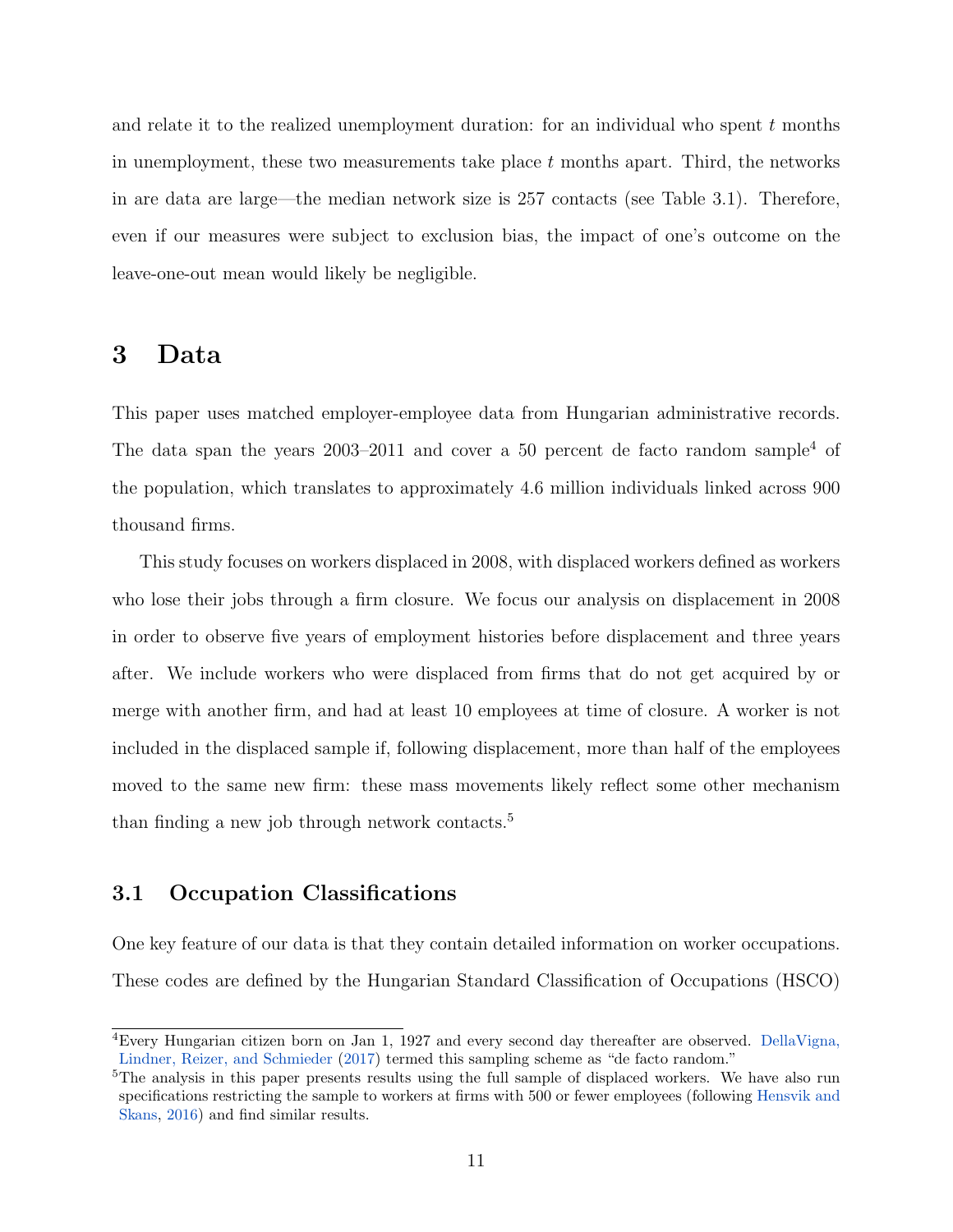and operate on a four-digit system.<sup>[6](#page-13-0)</sup> The first digit breaks down occupations into major groups. The second digit specifies a more detailed occupational group, the third digit specifies occupational sub-group, and the fourth digit specifies the occupation itself. There are 485 unique occupation codes defined by this system. To give an idea of the level of detail provided, occupation code 251 denotes the occupational subgroup "Finance and Accounting Professionals". Occupations within this include 2511–Financial Analyst and 2513–Accountant. Appendix Figure [A.1](#page-28-0) provides a visual guide of how occupations are nested and broken down by digits using the classification of "blacksmith" as an example.

A unique feature of the occupation classification system is that major groups (i.e. onedigit occupation classifications) are categorized by skill requirement. Major occupational group 9 includes jobs that typically consist of simple and routine manual tasks, which generally require no formal training. Major groups 8, 7, 6, 5 and 4 require more specialized skills that are typically acquired in primary levels of education and possibly some vocational education, such as operating machinery, maintenance/repair of electrical and mechanical equipment, and management of information. Finally, major groups 3, 2, and 1 involve more complex tasks that require specialized knowledge and skills that are typically obtained through secondary school and/or higher educational institutions. Almost two-thirds of workers come from occupations that require a primary level of education, with remaining workers split fairly evenly between occupations requiring no formal education and occupations requiring at least a high school level of education. Appendix Table [A.1](#page-28-1) shows a detailed the distribution of displaced workers in our sample across major occupational groups. Appendix Table [A.2](#page-29-0) displays more information on specific four-digit occupations in the data.

#### 3.2 Summary Statistics

Following [Cingano and Rosolia](#page-25-5) [\(2012\)](#page-25-5), this paper considers a five-year pre-displacement window for network formation and a three-year post-displacement window to measure reem-

<span id="page-13-0"></span><sup>&</sup>lt;sup>6</sup>The HSCO follows the basic structure of the International Standard Classification of Occupations and is also similar to the Standard Occupational Classification system by the US Bureau of Labor Statistics.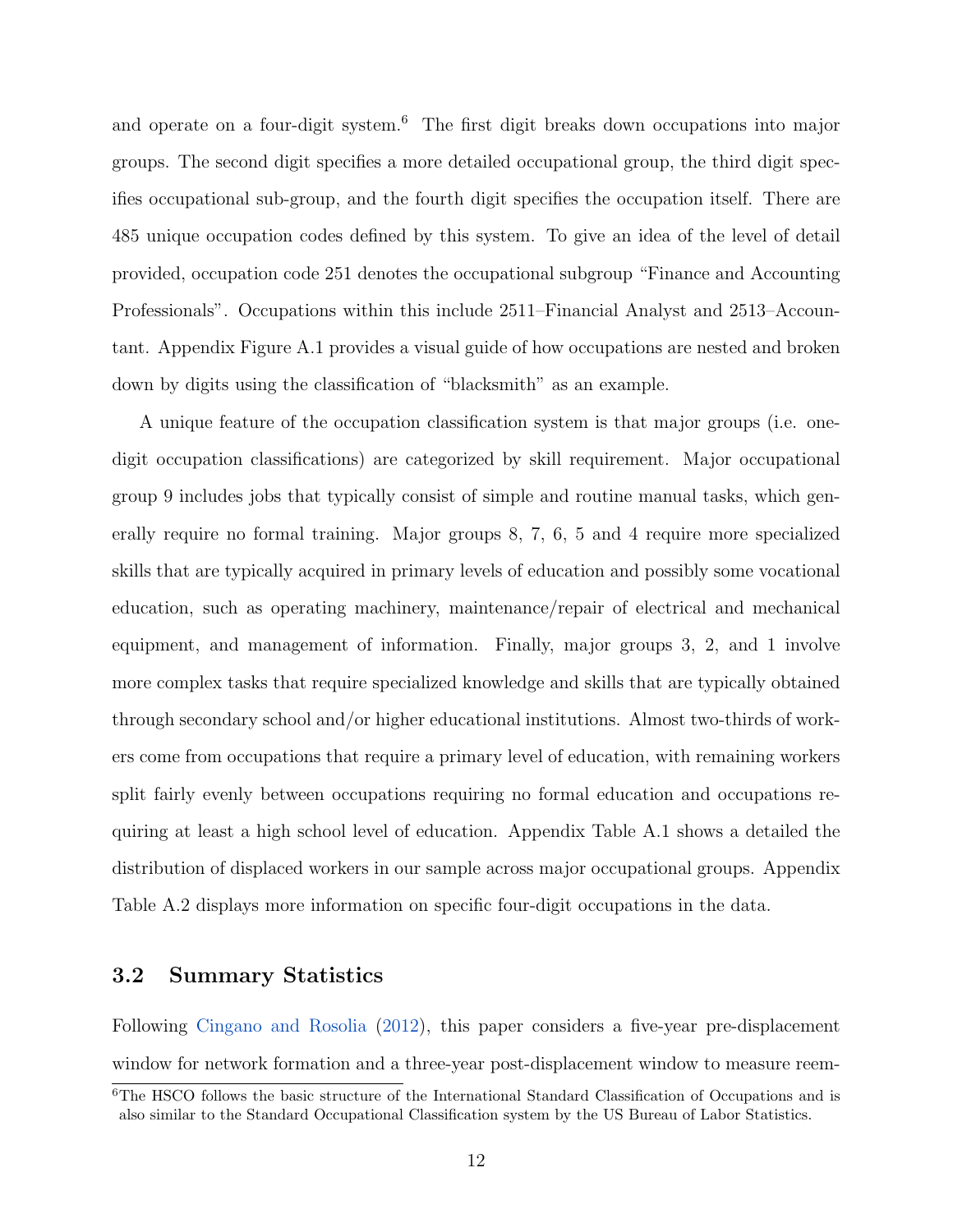ployment outcomes. To that end, we focus on workers who were displaced from closing firms in 2008 in order to be able to observe full pre-displacement and post-displacement networks in the data.[7](#page-14-0)

We calculate the unemployment duration of displaced workers as months after displacement without employment records. We relate these durations to the share of their former coworkers who are employed at the time of displacement, and to the size of these networks of former coworkers, measured as the number of their previous coworkers at all the firms they worked at in the preceding five years.

Table [3.1](#page-15-0) displays summary statistics for displaced workers in the sample. Approximately 38 percent of displaced workers are female, and the average age of the sample is 37. The mean monthly wage for workers in the five years prior to displacement is equivalent to about \$532.<sup>[8](#page-14-1)</sup> Furthermore, workers experience approximately a 1.3 percent nominal wage growth during this period. The median number of employees at the firms individuals worked in during the period prior to displacement is 68. (Few people work at firms with a large number of employees, thus the mean headcount is driven by outliers.) Finally, the average duration of the jobs individuals held in the five-year period prior to displacement was 18 months, with a median of 10 months.

Table [3.1](#page-15-0) also shows summary statistics for displaced workers in the period after displacement. On average, it takes a displaced worker about 10 months to find a new job during this period. The average employment rate of a given displaced worker's former coworkers (not including co-displaced coworkers) is 77 percent. The mean employment rate of former coworkers who worked in the same occupation as the displaced worker, defined as individuals who worked in the same four-digit occupation, is slightly lower, at 72.2 percent. Finally, a worker has a median network size of 257 (mean 2,265). Restricting this sample to network members who work in the same occupation, median network size is 75 (mean 571).

<span id="page-14-0"></span><sup>7</sup>We are able to observe a worker for up three years after displacement. In the data, 89 percent of workers find jobs within this time frame. We top-code unemployment duration for the maximum observed duration for workers who do not find a job in the sample time window.

<span id="page-14-1"></span><sup>8</sup>Values are denoted by real 2010 US dollars.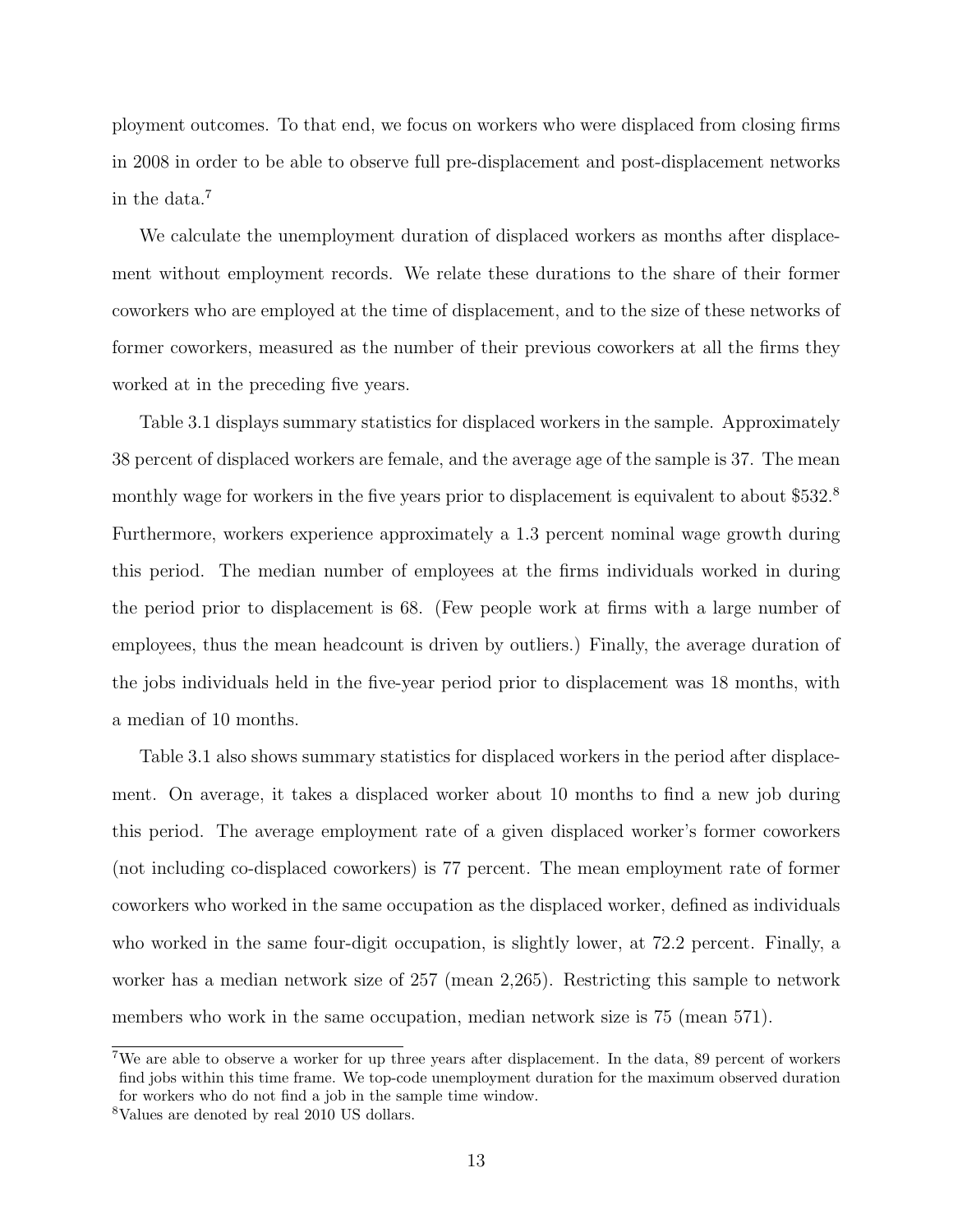<span id="page-15-0"></span>

|                                | Total          |                  |       |             | By Education      |                                                                                  |                     |
|--------------------------------|----------------|------------------|-------|-------------|-------------------|----------------------------------------------------------------------------------|---------------------|
| Variable                       |                | Percentiles      |       | Mean        | None              | Primary                                                                          | $HS+$               |
|                                | 25th           | 50 <sub>th</sub> | 75th  | (S.D.)      |                   | Means <sup><math>\dagger</math></sup> and Medians <sup><math>\times</math></sup> |                     |
| Female $(\%)$                  |                |                  |       | 37.6        | $46.8^{\dagger}$  | $33.6^{\dagger}$                                                                 | $45.3^{\dagger}$    |
|                                |                |                  |       | $(-)$       |                   |                                                                                  |                     |
| Age                            | 27             | 35               | 48    | 37.3        | $39.3^{\dagger}$  | $37.0^{\dagger}$                                                                 | $37.1^{\dagger}$    |
|                                |                |                  |       | (12.2)      |                   |                                                                                  |                     |
| Pre-displacement               |                |                  |       |             |                   |                                                                                  |                     |
| Wage (USD, 2010)               | 308            | 397              | 567   | 532.2       | $314.3^{\dagger}$ | $465.9^{\dagger}$                                                                | $1,079.3^{\dagger}$ |
|                                |                |                  |       | (761.3)     |                   |                                                                                  |                     |
| Wage growth $(\%)$             | 0.1            | 1.0              | 2.1   | 1.3         | $1.0^{\dagger}$   | $1.2^{\dagger}$                                                                  | $1.3^{\dagger}$     |
|                                |                |                  |       | $(-)$       |                   |                                                                                  |                     |
| Firm size (headcount)          | 25             | 68               | 258   | 782.9       | $72.1^{\times}$   | $68.3^{\times}$                                                                  | $53.0^{\times}$     |
|                                |                |                  |       | (2,567.6)   |                   |                                                                                  |                     |
| Tenure (months)                | $\overline{4}$ | 10               | 26    | 18.2        | $12.5^{\dagger}$  | $18.2^{\dagger}$                                                                 | $25.6^{\dagger}$    |
|                                |                |                  |       | (18.7)      |                   |                                                                                  |                     |
| Post-displacement              |                |                  |       |             |                   |                                                                                  |                     |
| Unemployment duration (months) | $\theta$       | $\overline{4}$   | 12    | 10.0        | $10.7^{\dagger}$  | $8.9^{\dagger}$                                                                  | $8.4^{\dagger}$     |
|                                |                |                  |       | (13.1)      |                   |                                                                                  |                     |
| Network employment rate $(\%)$ | 70.1           | 77.9             | 84.0  | 77.0        | $73.9^{\dagger}$  | $76.9^{\dagger}$                                                                 | $80.3^{\dagger}$    |
|                                |                |                  |       | $(-)$       |                   |                                                                                  |                     |
| Same occupation $(\%)$         | 65.0           | 75.4             | 85.4  | 72.2        | $69.0^{\dagger}$  | $73.6^{\dagger}$                                                                 | $70.4^{\dagger}$    |
|                                |                |                  |       | $(-)$       |                   |                                                                                  |                     |
| Network size                   | 62             | 257              | 1,600 | 2,265.3     | $285^{\times}$    | $272^{\times}$                                                                   | $146^{\times}$      |
|                                |                |                  |       | (4, 917.2)  |                   |                                                                                  |                     |
| Same occupation                | 13             | 75               | 465   | 570.8       | $108^{\times}$    | $94^{\times}$                                                                    | $11^{\times}$       |
|                                |                |                  |       | (12, 489.0) |                   |                                                                                  |                     |

Table 3.1: Summary Statistics

† : mean. <sup>×</sup>: median. Sample consists of workers displaced in 2008. Pre-displacement window is five years prior to displacement. Post-displacement window is three years after displacement.

Table [3.1](#page-15-0) also shows descriptive statistics for displaced workers broken down by education level.[9](#page-15-1) Workers displaced from occupations that require higher levels of education had higher pre-displacement wages, worked at smaller firms, and had longer tenure at their firms on average. More highly educated workers also have smaller overall networks and smaller same-occupation networks than less educated workers, stemming from the fact that they tended to work at smaller firms and stay at the same firm for longer in the years prior to displacement. More educated workers also have shorter unemployment duration after displacement, and their overall network of former coworkers tend to have higher employment rates at all. The employment rate of same-occupation prior coworkers does not increase monotonically with education, though—workers in jobs requiring no formal education have a 69 percent employment rate among their same-occupation former coworkers, while workers

<span id="page-15-1"></span><sup>9</sup>We do not observe the education level of a given worker in the data. Instead, education refers to the education level requirement of the job the worker was displaced from.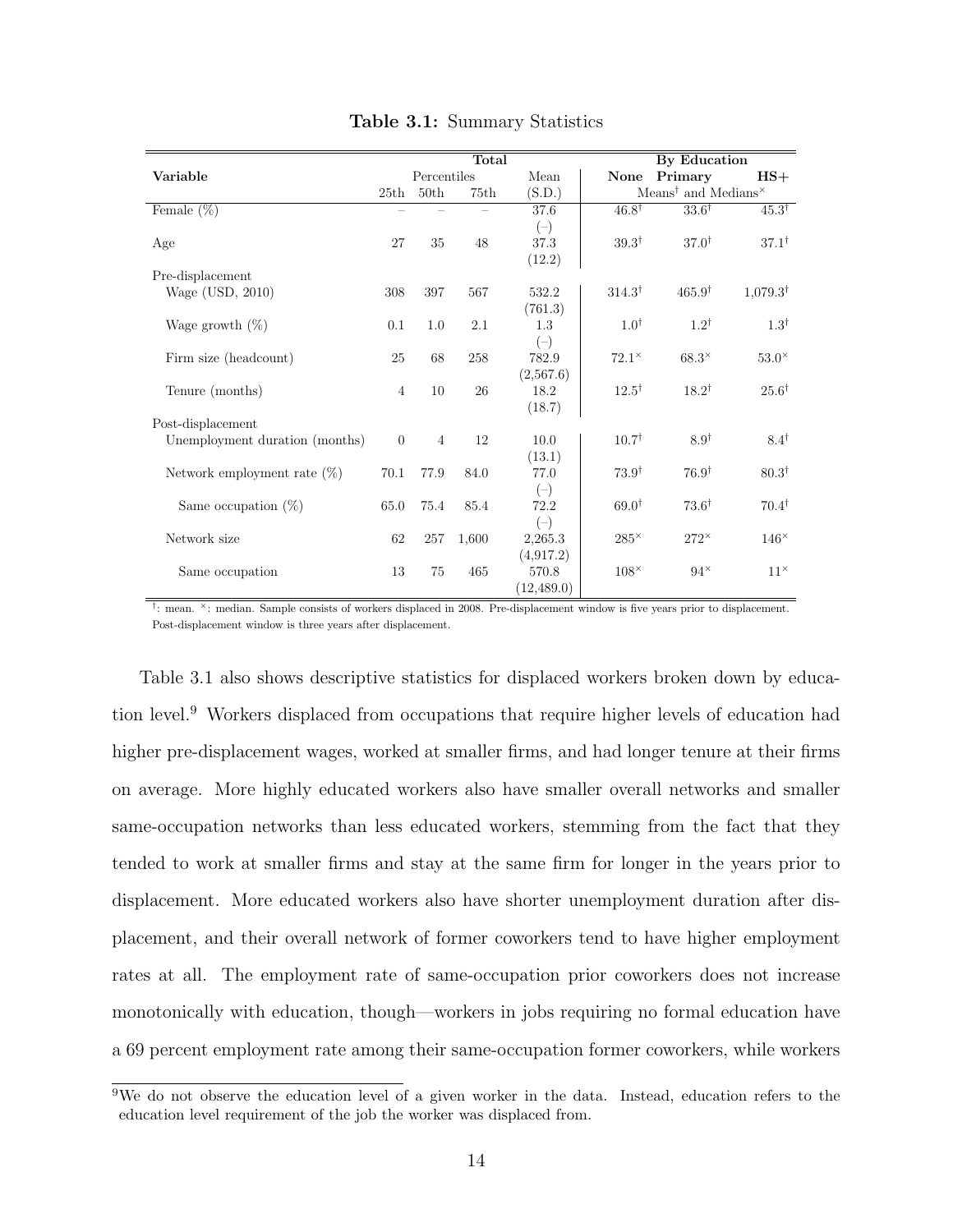in jobs requiring a primary level of education have a 74 percent same-occupation network employment rate, and workers in jobs requiring a high school level education or higher have a 70 percent same-occupation employment rate.

Next, Figure [3.1](#page-16-0) looks descriptively at the correlation between former coworker network employment rate and unemployment duration for a displaced worker. The figure plots the correlation between network employment rate and the propensity of being unemployed for greater than three months after a displacement same-occupation and different-occupation coworkers networks. We classify a former coworker as same-occupation if they worked in the same four-digit occupation as the displaced worker. The figure shows a negative correlation between network employment rate and unemployment duration for both same-occupation and different-occupation coworkers with a slightly steeper slope for the employment rate of same-occupation coworkers.

<span id="page-16-0"></span>

Figure 3.1: Network Employment Rate and Unemployment Duration

While Figure [3.1](#page-16-0) is suggestive of network employment rates playing a role in reducing unemployment duration, the relationships should not be interpreted causally. This graph does not include firm fixed effects, controls for pre-displacement labor market trends, network size, or any other controls for unobserved factors that may be driving both unemployment duration and network employment rate. Additionally, it does not disentangle the correlation between same-occupation network employment rate and different-occupation network em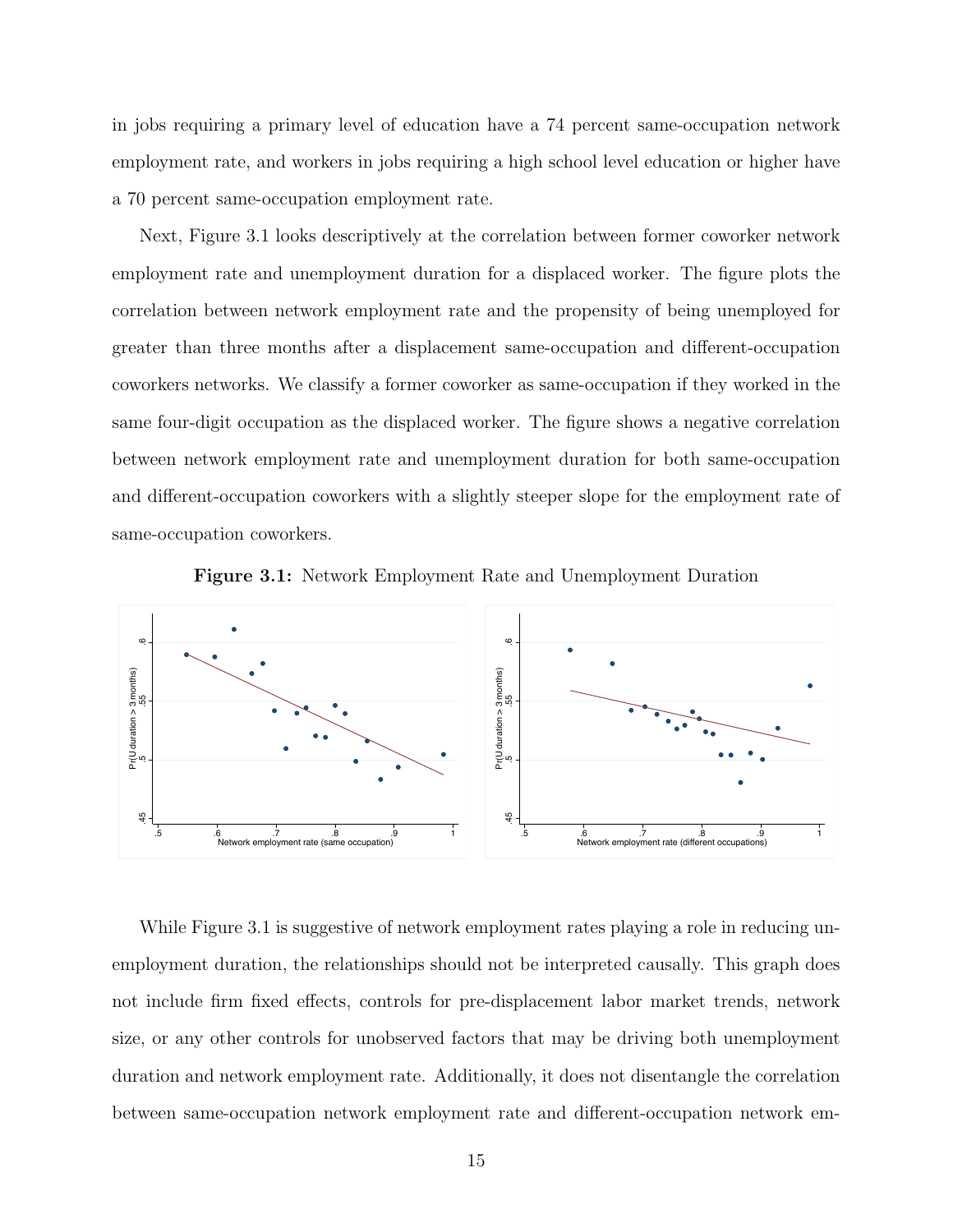ployment rate, which prevents us from making a meaningful causal comparison of the two. The next section addresses these identification challenges by using the empirical approach from Section [2](#page-9-0) to analyze the effects of network employment rate on a displaced worker's unemployment duration.

#### <span id="page-17-0"></span>4 Results

Table [4.1](#page-18-0) shows analysis results of the role of network contacts by occupational similarity on unemployment duration of displaced workers. First, column (1) looks at aggregate effects the role of former coworkers from all occupations. We analyze whether an increase in the overall network employment rate of former coworkers affects a displaced worker's unemployment duration. The specification includes closing firm fixed effects, as well as a rich set of pre-displacement firm and worker characteristics. We find that an increase in the network employment rate by 10 percentage points decreases a displaced worker's unemployment duration by 4 percent, or 12 days,  $^{10}$  $^{10}$  $^{10}$  indicating former coworkers play a significant role in the job search process. Next, we look at the role of occupational similarity between coworkers in the networking process.

Column (2) adds a separate control for the network employment rate of former coworkers who worked in the same four-digit occupation as the displaced worker, as well as an interaction of this variable with log network size. Results indicate that a significant portion of the benefit of network contacts comes from contacts who worked in the same fourdigit occupation—a 10 percentage point increase in the network employment rate of former coworkers who did not work in the same exact four-digit occupation as a displaced worker decreases unemployment duration by 2.6 percent, or 8 days. However, a 10 percentage point increase in the network employment rate of former coworkers from the same four-digit occupation decreases employment rate by an additional 1.8 percentage points, for a total of 4.5 percent (14 days).

<span id="page-17-1"></span> $\overline{^{10}}$ The average unemployment duration for displaced workers is 10 months, as shown in Table [3.1.](#page-15-0)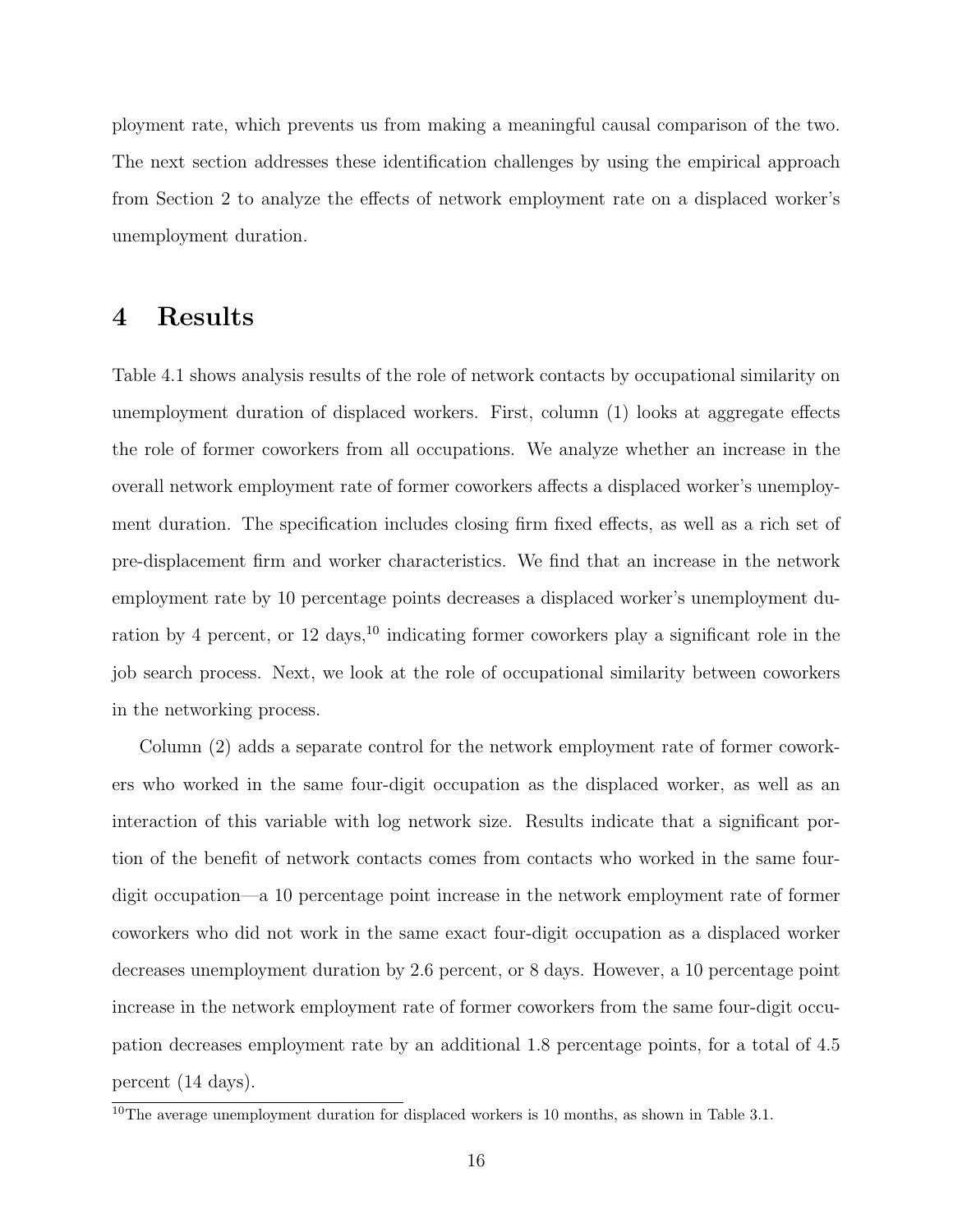<span id="page-18-0"></span>

|                                    | (1)              | (2)              |
|------------------------------------|------------------|------------------|
| Network Employment Rate            | $-0.398***$      | $-0.263*$        |
|                                    | (0.097)          | (0.116)          |
| Network Employment Rate, Same Occ. |                  | $-0.184*$        |
|                                    |                  | (0.072)          |
| Log Network Size                   | $-0.015*$        | $-0.017*$        |
|                                    | (0.007)          | (0.007)          |
| Log Network Size×Share Same Occ.   |                  | $-0.004$         |
|                                    |                  | (0.006)          |
| Wage at Displacement               | $-0.286***$      | $-0.286***$      |
|                                    | (0.021)          | (0.021)          |
| Pre-Displacement Wage Growth       | $-0.732***$      | $-0.735***$      |
|                                    | (0.182)          | (0.182)          |
| Pre-Displacement Unemployment      | $0.721***$       | $0.716***$       |
|                                    | (0.041)          | (0.041)          |
| Pre-Displacement Firm Size         | 0.011            | 0.013            |
|                                    | (0.009)          | (0.009)          |
| Number of Pre-Displacement Firms   |                  |                  |
| $\mathbf{1}$                       | $-0.236***$      | $-0.239***$      |
|                                    | (0.041)          | (0.042)          |
| $\overline{2}$                     | 0.003            | 0.006            |
|                                    | (0.039)          | (0.039)          |
| 3                                  | $-0.052$         | $-0.051$         |
|                                    | (0.040)          | (0.040)          |
| $\overline{N}$                     | 22, 248          | 22, 248          |
| Closing firm FE                    | $\boldsymbol{Y}$ | Υ                |
| Predisplacement occ. FE            | $\boldsymbol{Y}$ | $\boldsymbol{Y}$ |
| Predisplacement sector FE          | $\overline{Y}$   | $\boldsymbol{Y}$ |
| $R^2$                              | 0.303            | 0.303            |
| Within $R^2$                       | 0.071            | 0.071            |

Table 4.1: Same- vs. Different-Occupation Network Employment Rates on Unemployment Duration

Robust standard errors in parentheses. \*\*\*  $p<0.001$ , \*\*  $p<0.01$ , \*  $p<0.05$ . Outcome variable is log unemployment duration, measured in months. All regressions include controls for gender, a quadratic in age, and tenure at closing firm. Pre-displacement variables are computed in a five year window prior to displacement. Same-occupation coworkers are defined as coworkers who worked in the same four-digit occupation as the displaced worker. All other coworkers are defined as different-occupation.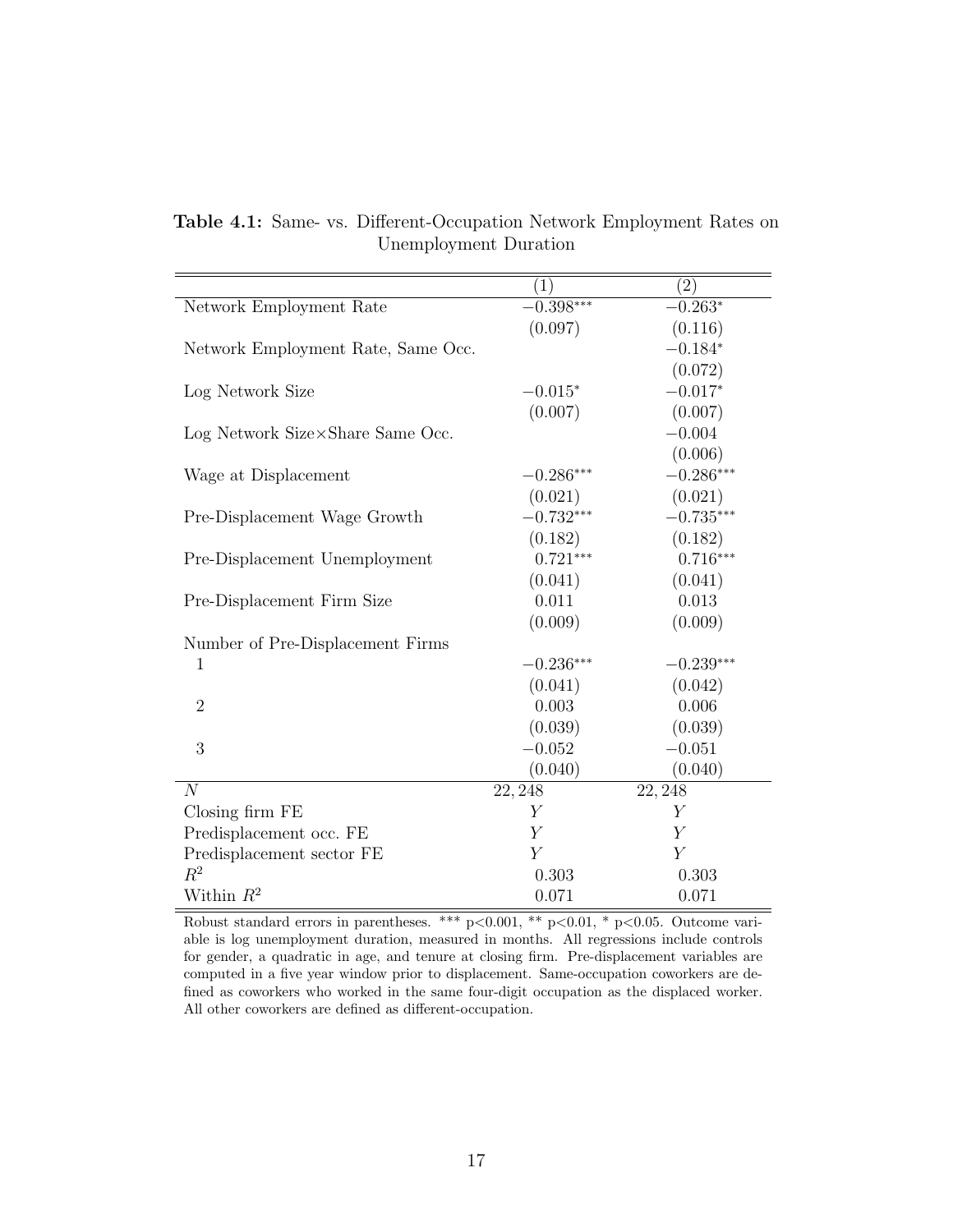Table [4.1](#page-18-0) separates coworkers into two categories: those who worked in the same four-digit occupation category as a displaced worker and those who did not, which is a fairly stringent definition of same-occupation coworkers.<sup>[11](#page-19-0)</sup> Next, we provide a more in-depth assessment of the threshold of occupational similarity for which coworkers are helpful in job finding.

Table [4.2](#page-20-0) breaks down coworker networks by those that share one-, two-, three-, and four-digit occupations with the displaced worker. Occupational similarity categories are not nested. In other words, same three-digit occupation coworkers here denote coworkers that share the same three-digit occupation code but not the same four-digit occupation code. As before, this specification includes closing firm fixed effects, as well as a rich set of predisplacement firm and worker characteristics. Results indicate the effect of coworkers helping displaced workers find jobs is predominantly driven by coworkers from the same narrowlydefined four-digit occupation as the coworker. A 10 percentage point increase in the network employment rate of coworkers from the same four-digit occupation codes decreases unemployment duration by 2.5 percent, or 8 days. An increase in network employment rate of coworkers from the same three-digit occupation though has no significant effect on a worker's unemployment duration. Similarly, network employment rate of coworkers from the same two-digit, one-digit, and different occupations have no bearing on a displaced worker's unemployment duration. The magnitudes of estimates on same one-, two-, and three-digit occupation coworkers is small in magnitude compared to same four-digit occupation coworkers as well. Interestingly, while the employment rate of former coworkers who were in a completely different occupation from the displaced worker (i.e. worked in a different one-digit major occupation group) were not statistically significant, the magnitude of the estimated effect is sizable.

Overall, results from our analysis show that occupational similarity plays an important

<span id="page-19-0"></span><sup>11</sup>For example, "Sales Professionals" and "Advertising/Marketing Professionals" fall under different fourdigit occupation categories, although they are in the same three-digit occupation "Sales and Marketing Occupations." Similarly, an "Electrical Power Current Engineering Technician" falls under a different fourdigit occupation from an "Electronics Light Current Engineering Technician," although both fall under the same three-digit occupation "Electrical Engineering Technicians."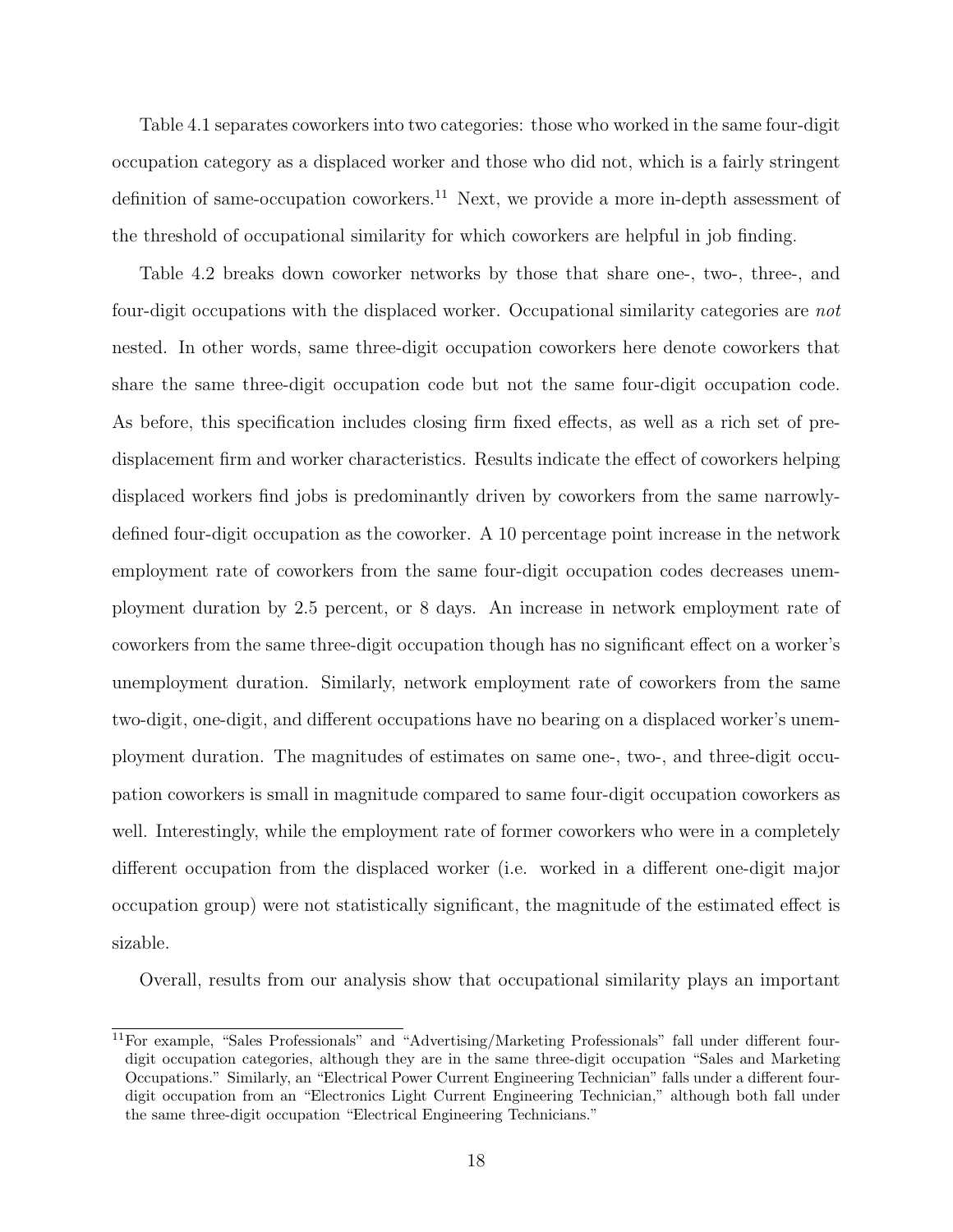|                                            | $\left( 1\right)$ |
|--------------------------------------------|-------------------|
| Network Employment Rate, Same 4-digit Occ. | $-0.249***$       |
|                                            | (0.063)           |
| Network Employment Rate, Same 3-digit Occ. | $-0.036$          |
|                                            | (0.026)           |
| Network Employment Rate, Same 2-digit Occ. | $-0.011$          |
|                                            | (0.026)           |
| Network Employment Rate, Same 1-digit Occ. | 0.008             |
|                                            | (0.027)           |
| Network Employment Rate, Different Occ.    | $-0.115$          |
|                                            | (0.069)           |
| N                                          | 22, 248           |
| Predisplacement worker characteristics     | Y                 |
| Predisplacement firm characteristics       | Y                 |
| Closing firm FE                            | Y                 |
| Prediscolacement occ. FE                   | $\overline{Y}$    |
| Prediscolaement sector FE                  | $\overline{Y}$    |
| $R^2$                                      | 0.303             |
| Within $R^2$                               | 0.072             |

#### <span id="page-20-0"></span>Table 4.2: Network Employment Rate on Unemployment Duration: Detailed Occupational Similarity Breakdown

Robust standard errors in parentheses. \*\*\*  $p<0.001$ , \*\*  $p<0.01$ , \*  $p<0.05$ . Outcome variable is log unemployment duration, measured in months. All regressions include controls for gender, a quadratic in age, and tenure at closing firm, as well as controls for pre-displacement worker and firm characteristics. Pre-displacement variables are computed in a five year window prior to displacement.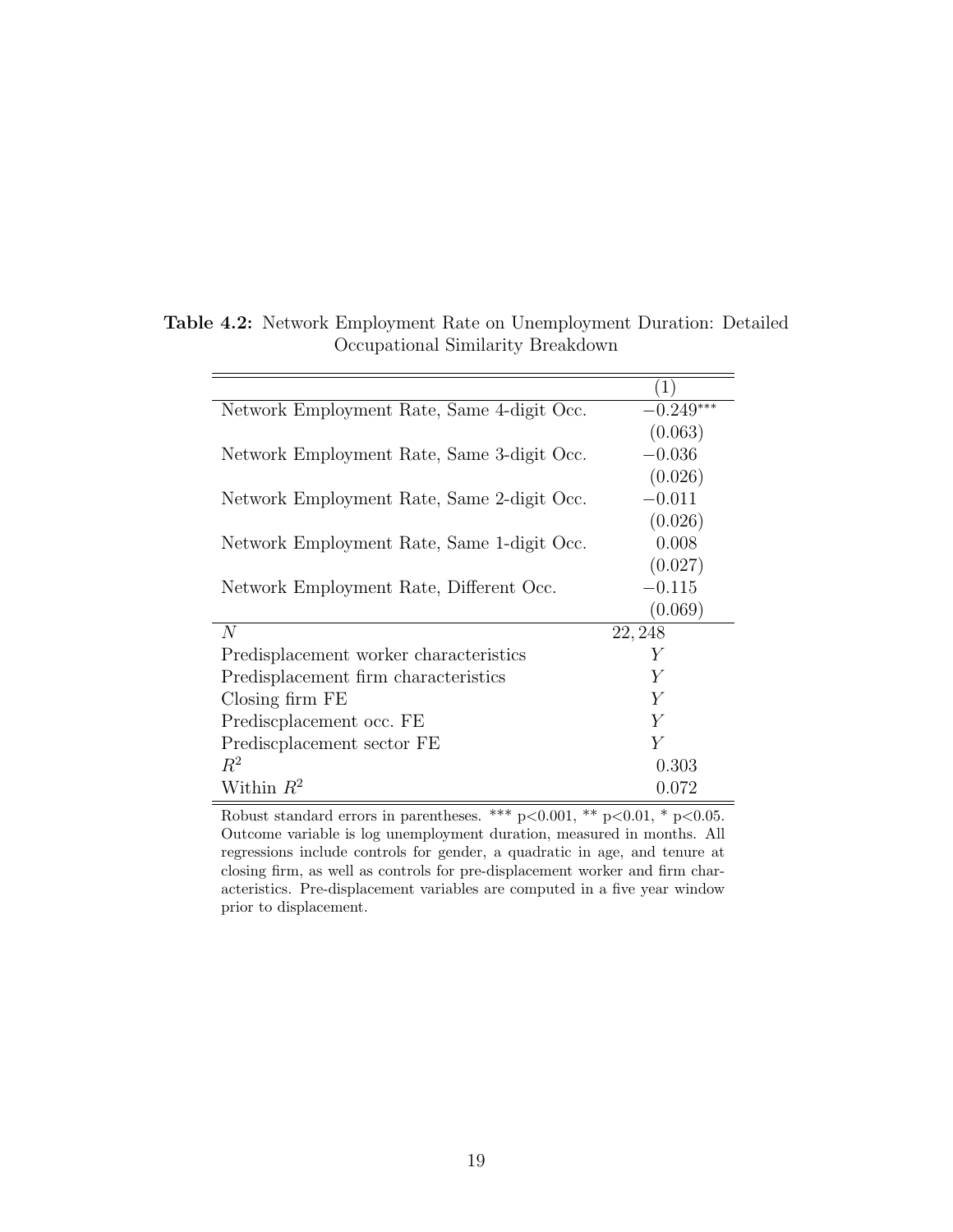<span id="page-21-0"></span>

|                                            | No Formal | Primary           | High School+   |
|--------------------------------------------|-----------|-------------------|----------------|
|                                            | (1)       | $\left( 2\right)$ | (3)            |
| Network Employment Rate, Same 4-digit Occ. | $-0.366*$ | $-0.290***$       | 0.022          |
|                                            | (0.164)   | (0.084)           | (0.159)        |
| Network Employment Rate, Same 3-digit Occ. | 0.082     | $-0.056$          | 0.011          |
|                                            | (0.068)   | (0.033)           | (0.083)        |
| Network Employment Rate, Same 2-digit Occ. | $-0.004$  | $-0.006$          | 0.002          |
|                                            | (0.068)   | (0.034)           | (0.083)        |
| Network Employment Rate, Same 1-digit Occ. | $-0.020$  | 0.044             | 0.075          |
|                                            | (0.067)   | (0.036)           | (0.088)        |
| Network Employment Rate, Different Occ.    | $-0.076$  | $-0.106$          | $-0.801**$     |
|                                            | (0.146)   | (0.088)           | (0.298)        |
| Observations                               | 3697      | 14373             | 3387           |
| Predisplacement worker characteristics     | Y         | Y                 | Υ              |
| Predisplacement firm characteristics       | Y         | Y                 | Υ              |
| Closing firm FE                            | Y         | Y                 | $\overline{Y}$ |
| Prediscplacement occ. FE                   | Υ         | Y                 | $\overline{Y}$ |
| Prediscolacement sector FE                 | Y         | Y                 | $\overline{Y}$ |
| $R^2$                                      | 0.337     | 0.308             | 0.435          |
| Within $R^2$                               | 0.067     | 0.073             | 0.101          |
| Joint $F$ -test                            | 1.564     | 4.206             | 0.204          |
| $p$ -value                                 | 0.181     | 0.002             | 0.936          |

Table 4.3: Network Employment Rate on Unemployment Duration by Occupation Education Requirements

Robust standard errors in parentheses. \*\*\*  $p<0.001$ , \*\*  $p<0.01$ , \*  $p<0.05$ . Outcome variable is log unemployment duration, measured in months. All regressions include controls for gender, a quadratic in age, and tenure at closing firm. Pre-displacement variables are computed in a five year window prior to displacement. Same 4-digit occupation coworkers are defined as coworkers who worked in the same four-digit occupation as the displaced worker, but not the same three-digit occupation, and the same pattern is used to define same 3-digit and 2-digit coworkers.

role when it comes to coworker networks. In fact, only former coworkers who worked in the same narrowly defined occupation as a displaced worker matter in reducing a worker's unemployment duration. Next, Table [4.3](#page-21-0) looks at how these results vary across different levels of education. Column (1) looks at workers displaced from occupations that require no formal education, column (2) looks at workers in occupations that require an primary education level of knowledge, and column (3) looks at workers in occupations that require high school level knowledge and above. Appendix Table [A.3](#page-29-1) provides information on cell counts for different categories of coworkers across worker occupation education requirements.

Results indicate which coworkers are important to a displaced worker in the job finding process varies across the type of job workers are seeking, in terms of education requirements.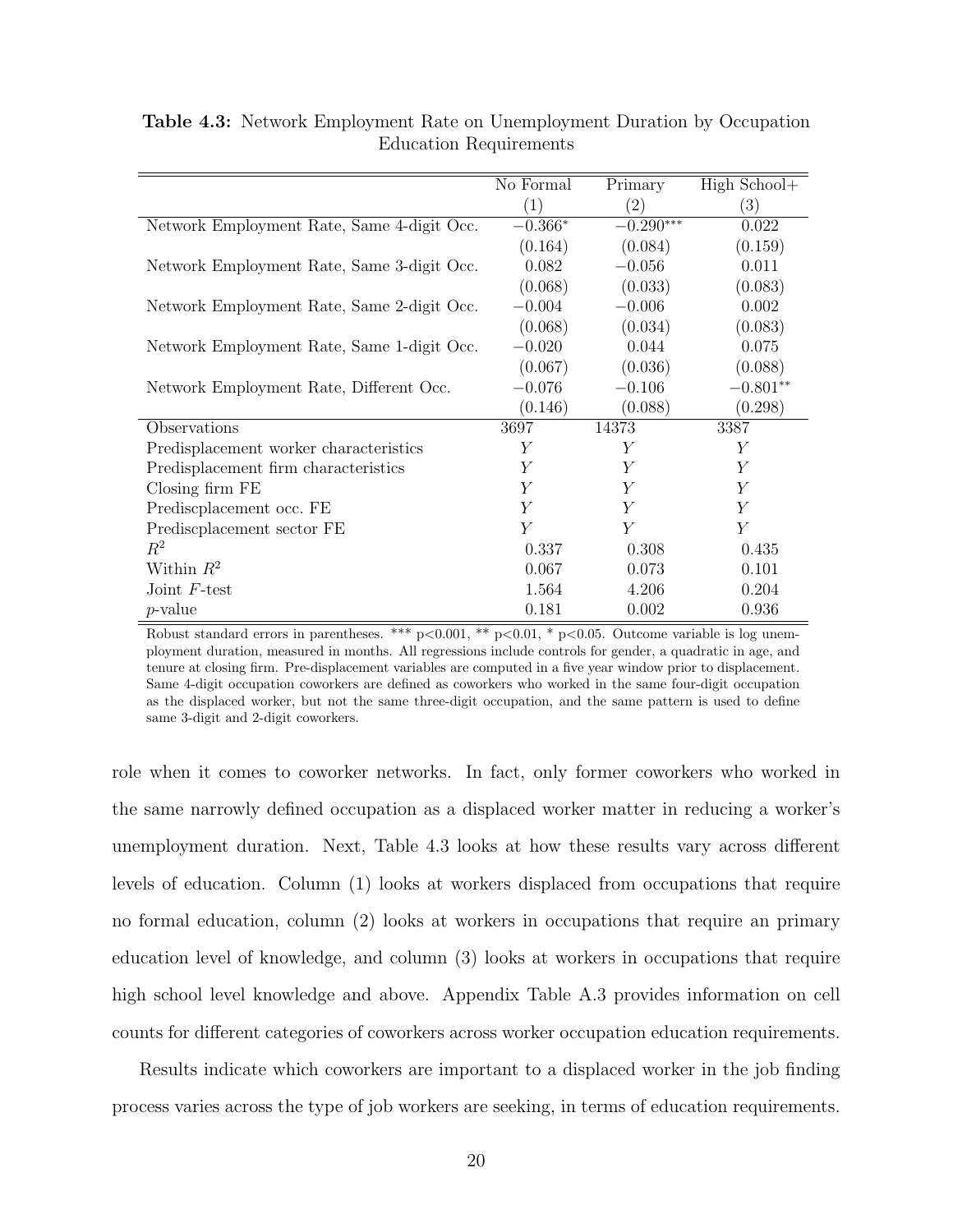For workers in jobs requiring no formal education, the role of former coworkers in reducing unemployment duration is driven by coworkers who worked in the same four-digit occupation as the displaced worker—a 10 percentage point increase in the network employment rate of coworkers from the same four-digit occupation codes decreases unemployment duration by 3.7 percent. The employment rate of former coworkers in the same three-digit, two-digit, one-digit, or different occupations do not affect unemployment duration of the displaced worker. Similarly, for workers in jobs requiring only a primary level of education, a 10 percentage point increase in the network employment rate of coworkers from the same fourdigit occupation codes decreases unemployment duration by 2.9 percent, with no significant effect on the employment rate of other former coworkers.

Results are different for workers who are displaced from jobs requiring at least a high school education. For these workers, the employment rate of former coworkers who worked in the same major occupation group (i.e. shared a one-digit occupation or more) have no effect on unemployment duration. However, former coworkers who worked in a completely different occupational field do help in the job search process. A 10 percentage point increase in the employment rate of former coworkers who worked in a different major occupational group decreases unemployment duration for workers in skilled jobs by 8.0 percent.

These findings suggest that the usefulness of different types of network contacts, in terms of similarity, varies across different types of occupations. Workers in jobs across the education spectrum likely face different job market landscapes in terms of the number and types of options they have and the kinds of information about workers that their potential employers value.[12](#page-22-0) One possible interpretation of results in Table [4.3](#page-21-0) is that a significant barrier for workers finding jobs that require lower levels of education is knowledge regarding job opportunities, and same-occupation coworkers are useful in providing this information. However,

<span id="page-22-0"></span><sup>12</sup>A look at descriptive outcomes in Appendix Table [A.4](#page-30-0) reveals that individuals displaced from occupations that require more education have lower unemployment durations. Additionally, workers displaced from occupations that require at least a high school level of occupation are less likely to switch occupations immediately after displacement, compared to those working in jobs requiring a primary level education or no formal education.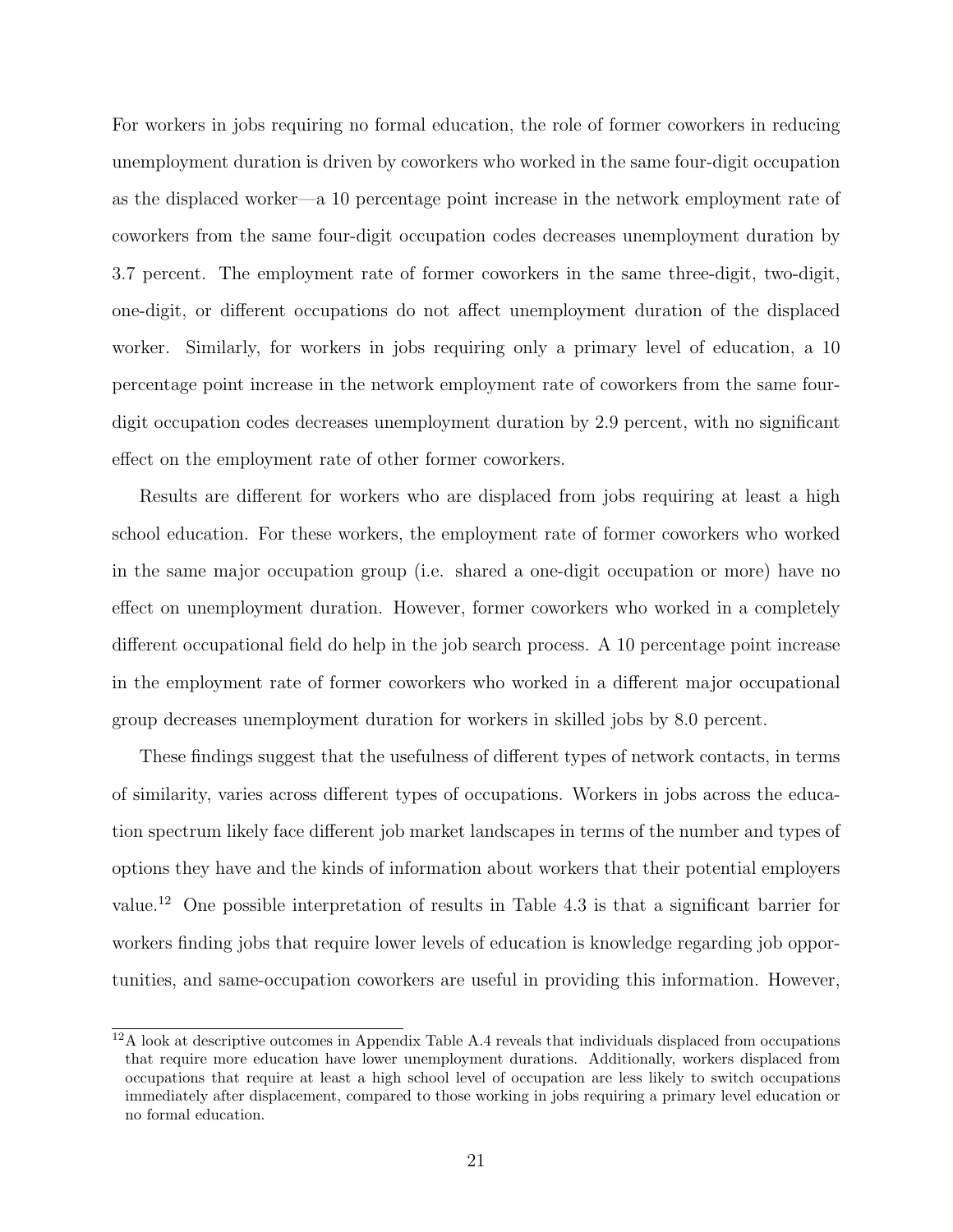for higher-skilled jobs, it may be that employers focus more on things like credentials and work experience, so having network contacts in the same occupation is not as helpful. But for them, different-occupation coworkers may be helpful if higher-skilled workers are able to perform a wide variety of occupations and these coworkers are able to notify them of jobs that would not otherwise be on their radar. Conversely, for lower-skilled workers, differentoccupation coworkers may be less useful if they are not qualified for these other occupations. There are a number of possible information channels underlying these results, and more research is required to pin down these mechanisms.

### <span id="page-23-0"></span>5 Conclusion

This paper expands our understanding of the role of coworker social networks in the job finding process. Specifically, we relate the strength of coworker networks by occupational similarity to the unemployment duration of displaced workers. Our results indicate that only those coworkers help displaced workers find jobs who worked in the same, narrowlydefined occupation as the displaced worker. Further analyses reveal that this effect is driven exclusively by coworkers in occupations that require low levels of education. For workers in occupations requiring at least a high school level of education, same-occupation coworkers have no effect but former coworkers in different broad occupations do. These findings suggest that different coworkers matter for different types of jobs, which likely reflect the differences in how and what kind of information transmission is important for different jobs.

Much of the prior research has demonstrated that social networks in a variety of social categories—such as family members, neighbors, ethnic contacts, roommates, classmates are useful for job finding. This study, focusing on coworker networks, provides new insights indicating that not all contacts are created equal in this context, which has implications for workplace composition in the face of networking. As an example, a high school nurse may have vastly different networking prospects than a nurse who works as one of many nurses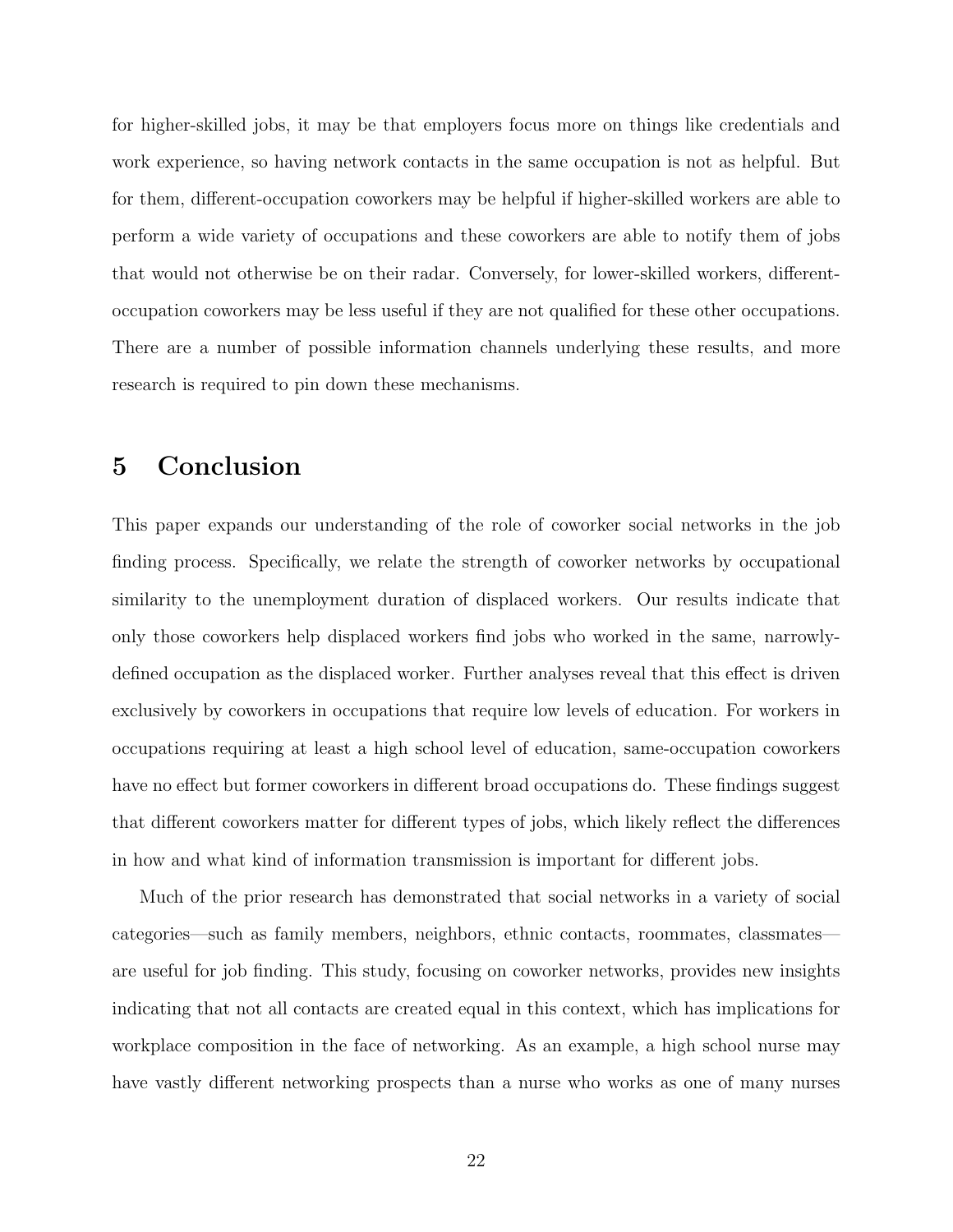as a hospital. Similarly, a mechanic working at an auto shop full of mechanics may face a different network than one of the handful of mechanics at a car dealership. In future work, we plan to analyze further the information content of social networks in the job search process. Specifically, we intend to probe deeper into what kind of information about workers or firms, and what aspects of relationship dynamics, are important for workers in various jobs.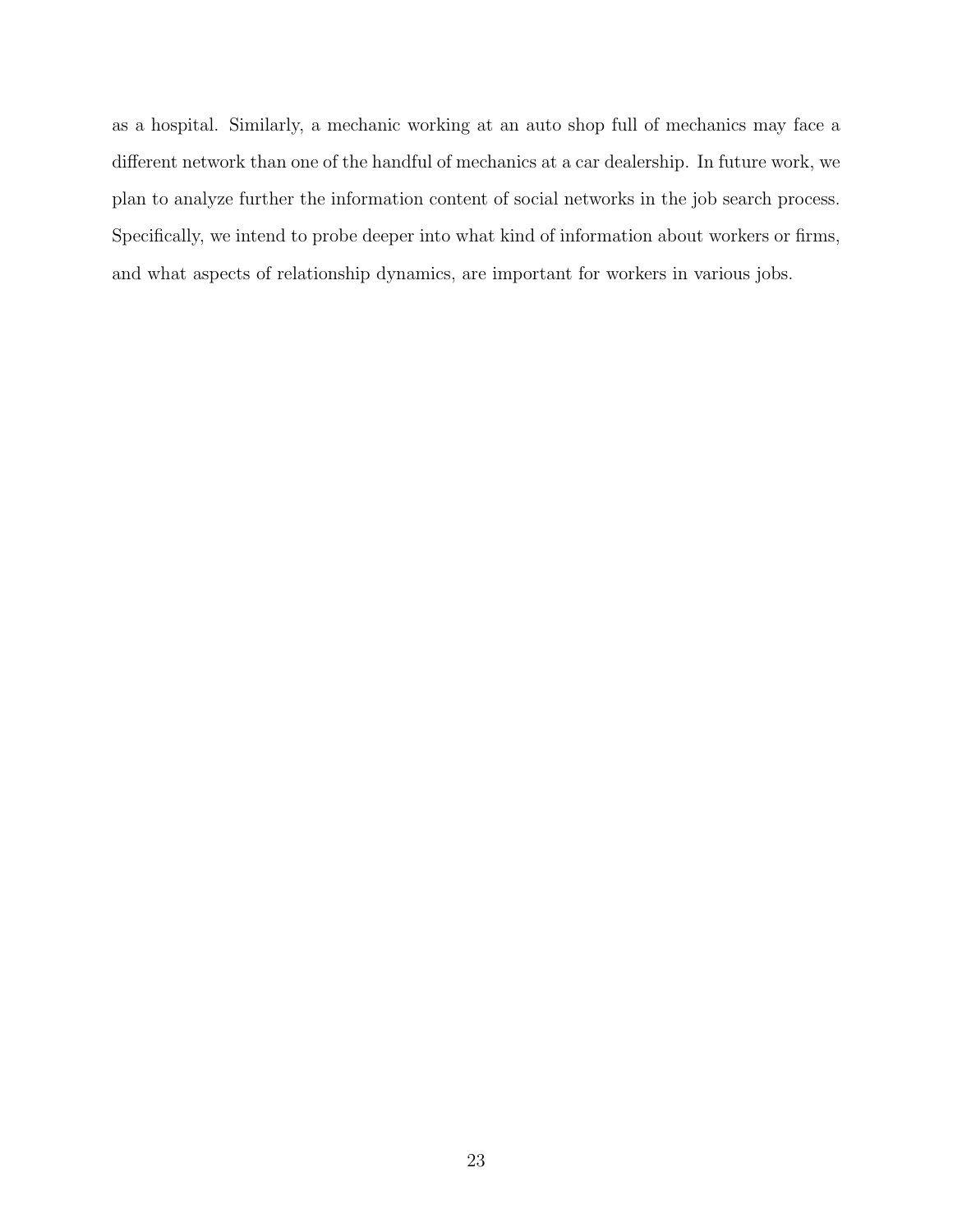### References

<span id="page-25-10"></span>Angrist, J. D. (2014). The Perils of Peer Effects. Labour Economics 30, 98–108.

- <span id="page-25-0"></span>Bayer, P., S. Ross, and G. Topa (2008). Place of Work and Place of Residence: Informal Hiring Networks and Labor Market Outcomes. *Journal of Political Economy 116(6)*, 1150–1196.
- <span id="page-25-9"></span>Belot, M., P. Kircher, and P. Muller (2018). Providing Advice to Jobseekers at Low Cost: An Experimental Study on Online Advice. Review of Economic Studies 86 (4), 1411–1447.
- <span id="page-25-11"></span>Caeyers, B. and M. Fafchamps (2020). Exclusion Bias in the Estimation of Peer Effects. Working Paper.
- <span id="page-25-5"></span>Cingano, F. and A. Rosolia (2012). People I Know: Job Search and Social Networks. Journal of Labor Economics  $30(2)$ , 291–332.
- <span id="page-25-12"></span>DellaVigna, S., A. S. Lindner, B. Reizer, and J. F. Schmieder (2017). Reference-Dependent Job Search: Evidence from Hungary. Quarterly Journal of Economics 132 (4), 1969–2018.
- <span id="page-25-1"></span>Dustmann, C., A. Glitz, U. Schönberg, and H. Brücker (2016). Referral-based Job Search Networks. Review of Economic Studies 83 (2), 514–546.
- <span id="page-25-4"></span>Eliason, M., L. Hensvik, F. Kramarz, and O. Skans (2019). Social Connections and the Sorting of Workers to Firms. IZA Discussion Paper 12323.
- <span id="page-25-3"></span>Gee, L., J. Jones, and M. Burke (2017). Social Networks and Labor Markets: How Strong Ties Relate to Job Finding on Facebook's Social Network. Journal of Labor Economics  $35(2)$ , 485–518.
- <span id="page-25-8"></span>Gibbons, R., L. Katz, T. Lemieux, and D. Parent (2005). Comparative Advantage, Learning, and Sectoral Wage Determination. Journal of Labor Economics 23 (4), 681–724.
- <span id="page-25-7"></span>Gibbons, R. and M. Waldman (1999). A Theory of Wage and Promotion Dynamics Inside Firms. Quarterly Journal of Economics 114 (4), 1321–1358.
- <span id="page-25-6"></span>Glitz, A. (2017). Coworker Networks in the Labour Market. Labour Economics 44, 218–230.
- <span id="page-25-2"></span>Granovetter, M. S. (1973). The Strength of Weak Ties. American Journal of Sociology 78(6), 1360–1380.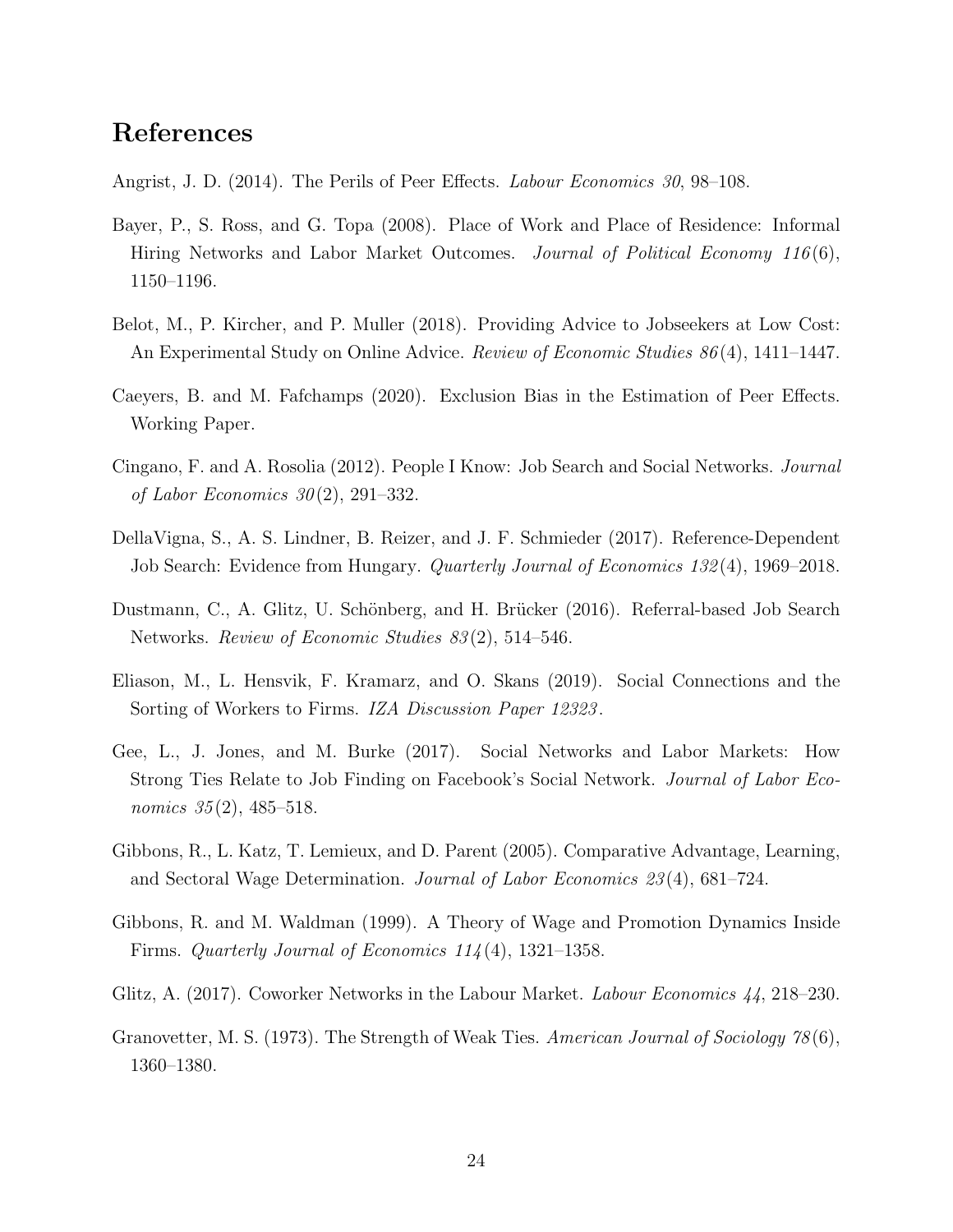- <span id="page-26-12"></span>Groes, F., P. Kircher, and I. Manovskii (2015). The U-Shapes of Occupational Mobility. Review of Economic Studies 82 (2), 659–692.
- <span id="page-26-3"></span>Hellerstein, J. K., M. J. Kutzbach, and D. Neumark (2019). Labor Market Networks and Recovery from Mass Layoffs: Evidence from the Great Recession Period. Journal of Urban Economics 113, 103–192.
- <span id="page-26-7"></span>Hensvik, L. and O. Skans (2016). Social Networks, Employee Selection, and Labor Market Outcomes. Journal of Labor Economics 34 (4), 825–867.
- <span id="page-26-0"></span>Ioannides, Y. M. and L. Datcher Loury (2004). Job Information Networks, Neighborhood Effects, and Inequality. Journal of Economic Literature  $42(4)$ , 1056–1093.
- <span id="page-26-2"></span>Kramarz, F. and O. N. Skans (2014). When Strong Ties are Strong: Networks and Youth Labour Market Entry. Review of Economic Studies 81 (3), 1164–1200.
- <span id="page-26-6"></span>Kramarz, F. and D. Thesmar (2013). Social Networks in the Boardroom. Journal of the European Economic Association 11 (4), 780–807.
- <span id="page-26-9"></span>Miller, R. A. (1984). Job Matching and Occupational Choice. *Journal of Political Econ* $omy \; 92(6), \; 1086-1120.$
- <span id="page-26-4"></span>Munshi, K. (2003). Networks in the Modern Economy: Mexican Migrants in the U. S. Labor Market. *Quarterly Journal of Economics 118*(2), 549–599.
- <span id="page-26-10"></span>Neal, D. (1999). The Complexity of Job Mobility among Young Men. Journal of Labor Economics  $17(2)$ , 237–261.
- <span id="page-26-11"></span>Papageorgiou, T. (2014). Learning Your Comparative Advantages. Review of Economic Studies 81 (3), 1263–1295.
- <span id="page-26-8"></span>Patterson, C., A. Sahin, G. Topa, and G. L. Violante (2016). Working Hard in the Wrong Place: A Mismatch-based Explanation to the UK Productivity Puzzle. European Economic *Review 84* (C), 42–56.
- <span id="page-26-5"></span>Sacerdote, B. (2001). Peer Effects with Random Assignemtn: Results for Dartmouth Roommates. Quarterly Journal of Economics  $116(2)$ , 681–704.
- <span id="page-26-1"></span>Topa, G. (2011). Labor Markets and Referrals. Handbook of Social Economics 1, 1193–1221.
- <span id="page-26-13"></span>Venn, D. (2012). Eligibility Criteria for Unemployment Benefits: Quantitative Indicators for OECD and EU Countries. OECD Social, Employment and Migration Working Papers, No. 131 .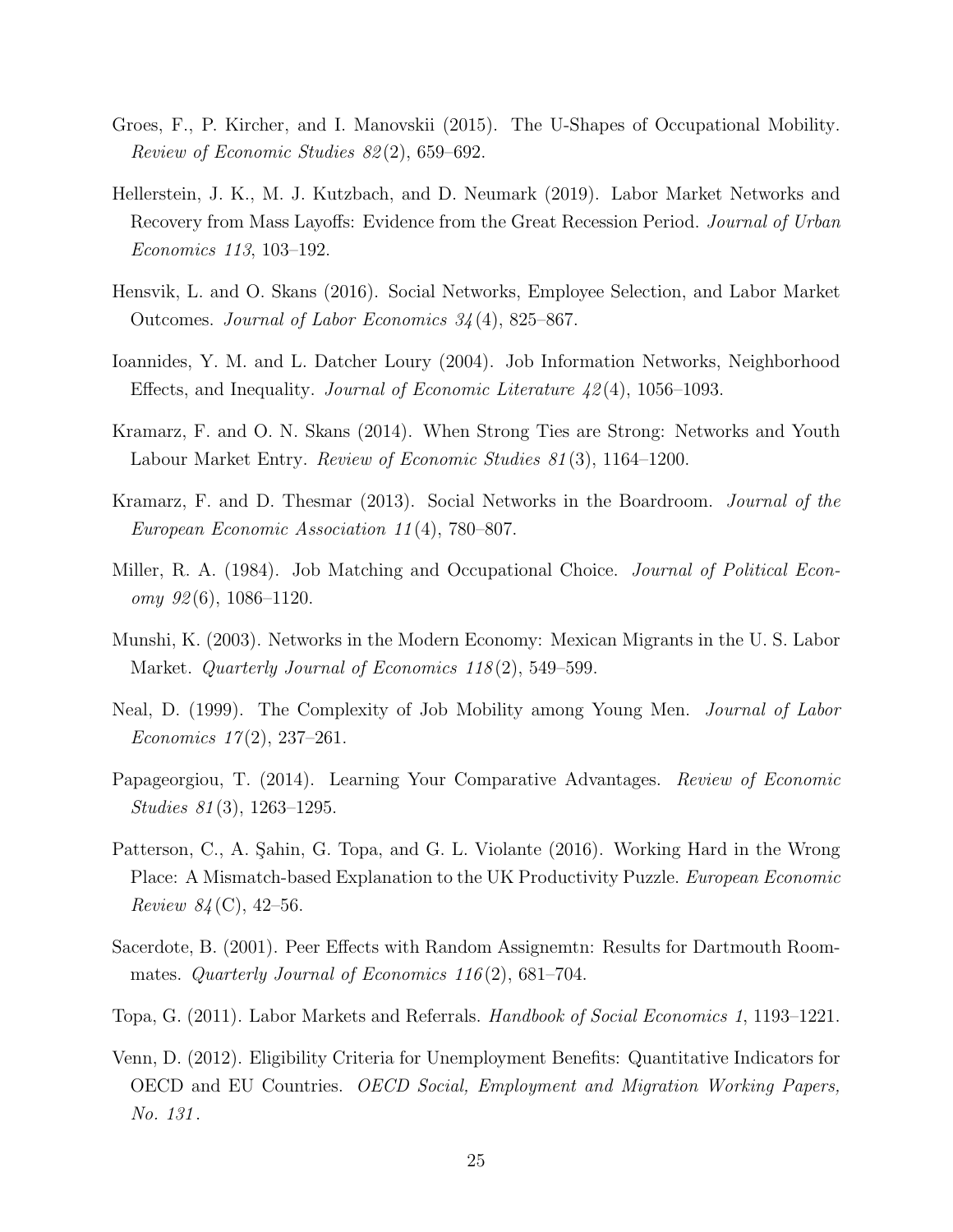- <span id="page-27-2"></span>Zenou, Y. (2015). A Dynamic Model of Weak and Strong Ties in the Labor Market. Journal of Labor Economics 33 (4), 891–932.
- <span id="page-27-1"></span>Zhu, M. (2021). Beyond the "Old Boys' Network": Social Networks and Job Finding at Community Colleges. Working Paper.
- <span id="page-27-0"></span>Zimmerman, S. D. (2019). Elite Colleges and Upward Mobility to Top Jobs and Top Incomes. American Economic Review 109(1), 1-47.
- <span id="page-27-3"></span>Şahin, A., J. Song, G. Topa, and G. L. Violante (2014). Mismatch Unemployment. American Economic Review 104 (11), 3529–3564.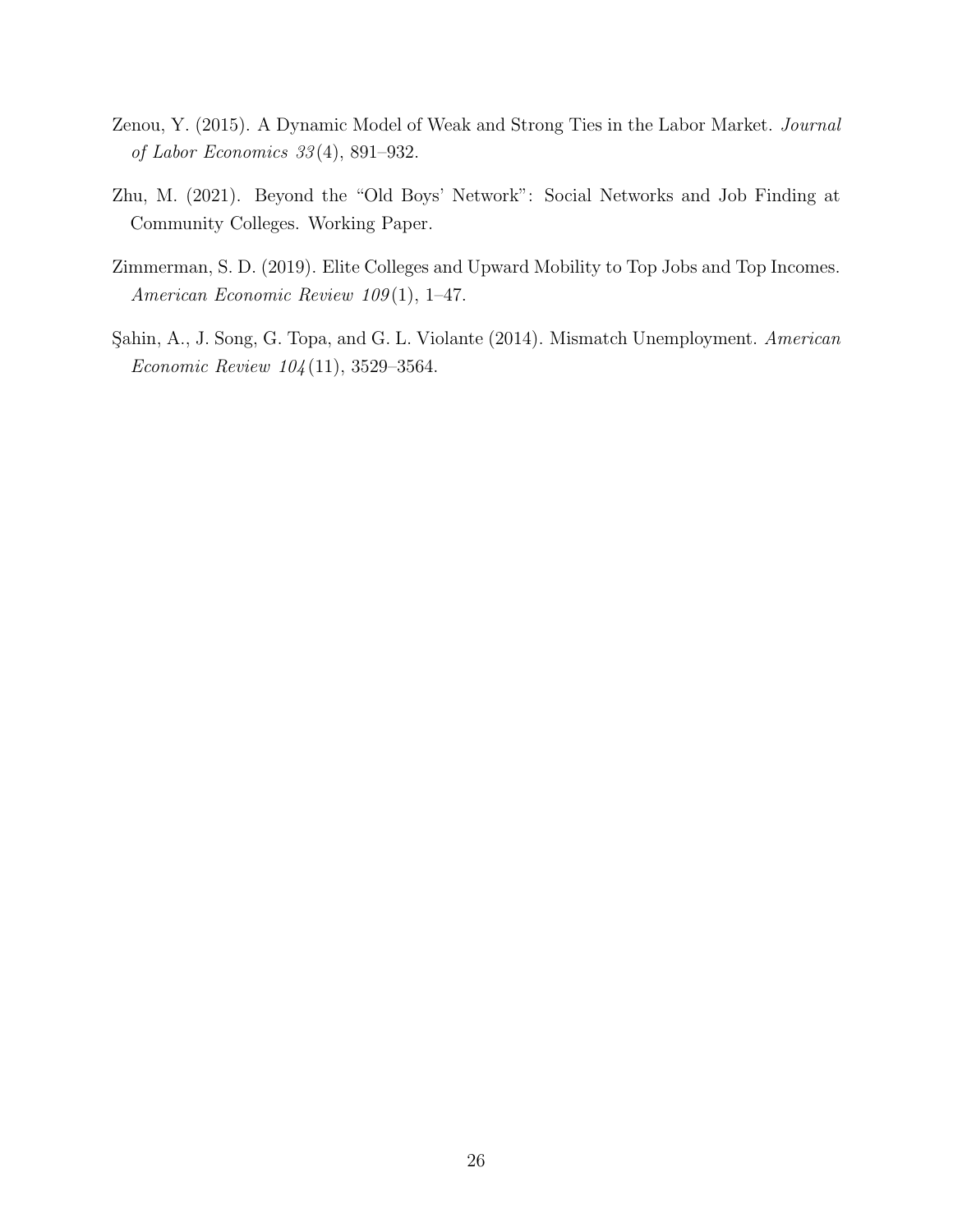## Online Appendix

Appendix Figure [A.1](#page-28-0) provides an example of how occupations are nested and broken down by digits for the classification of "blacksmith."

Appendix Figure A.1: Occupation Classification Example: Blacksmith

<span id="page-28-0"></span>

Appendix Table [A.1](#page-28-1) displays the distribution of displaced workers in our sample across major occupational groups.

<span id="page-28-1"></span>

| Occupation Group                               | Education Level | Count | Percent |
|------------------------------------------------|-----------------|-------|---------|
| $1-Managers$                                   | High School+    | 915   | 4.09    |
| 2-Professionals                                | $High School+$  | 839   | 3.75    |
| 3–Technicians and Associate Professionals      | High School+    | 2,059 | 9.20    |
| 4–Office and Management                        | Primary         | 1,243 | 5.55    |
| 5–Commercial and Services                      | Primary         | 3,756 | 16.78   |
| 6-Agricultural and Forestry                    | Primary         | 117   | 0.52    |
| 7-Industry and Construction                    | Primary         | 5,563 | 24.85   |
| 8–Machine Operators, Assembly Workers, Drivers | Primary         | 3,954 | 17.66   |
| 9–Elementary Occupations                       | None            | 3,939 | 17.60   |

Appendix Table A.1: Occupational Distribution of Displaced Workers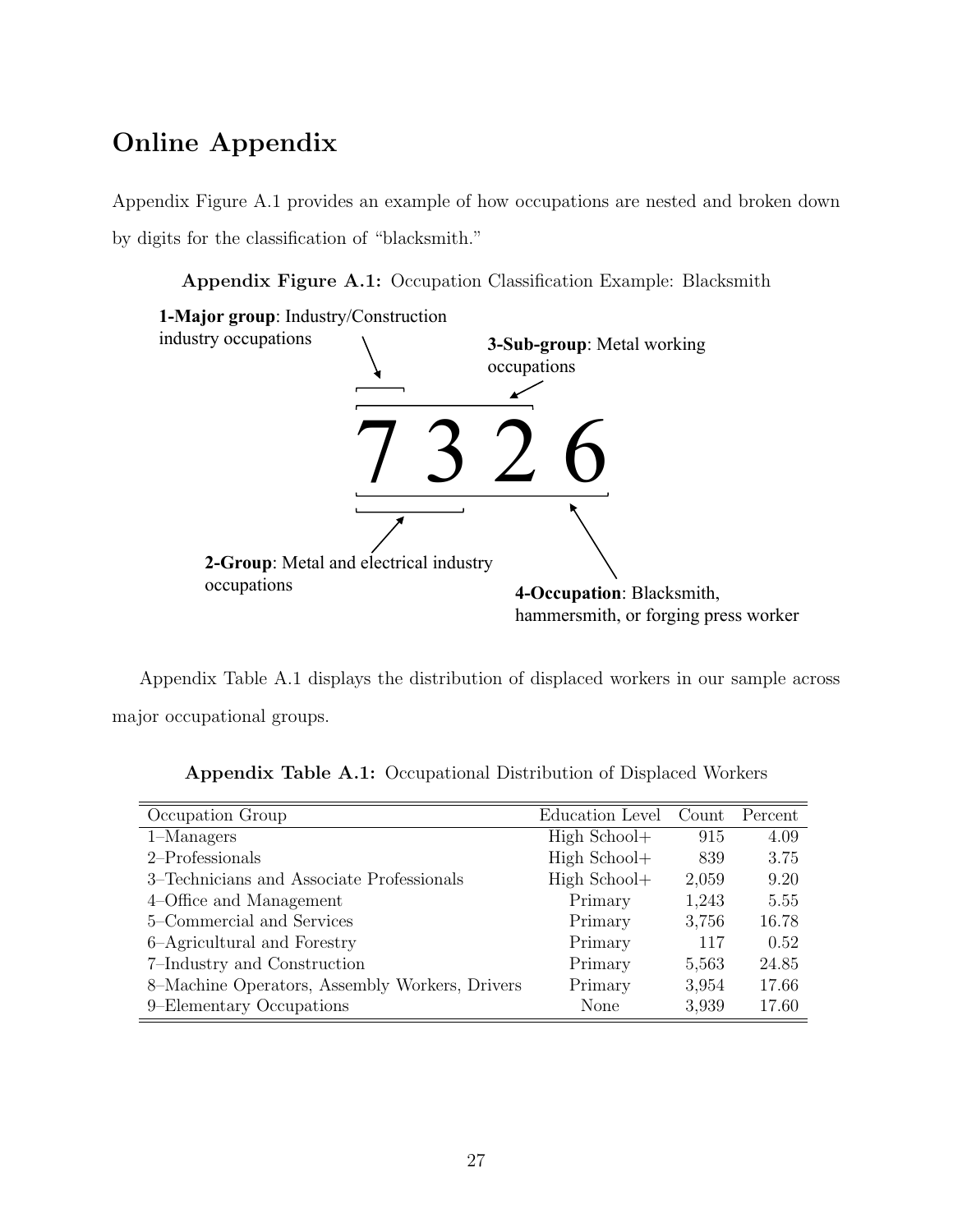Appendix Table [A.2](#page-29-0) displays the most common four-digit occupations for displaced workers in the sample. The most common occupations in our sample of displaced workers are laborers and helpers, shop assistants, and security guards.

<span id="page-29-0"></span>

|      | Four-digit Occupations                                         | Num.  | Freq. | Cum. Freq. |
|------|----------------------------------------------------------------|-------|-------|------------|
| 9190 | Labourers and helpers n.e.c. (e.g. odd-job persons)            | 1,609 | 7.19  | 7.19       |
| 5112 | Shop assistants                                                | 1,131 | 5.05  | 12.24      |
| 5366 | Security guards                                                | 1,127 | 5.03  | 17.27      |
| 8356 | Heavy-truck and lorry drivers                                  | 1,090 | 4.87  | 22.14      |
| 8193 | Production-line assemblers                                     | 1,023 | 4.57  | 26.71      |
| 7421 | Locksmiths                                                     | 641   | 2.86  | 29.58      |
| 9111 | House, flat and office cleaners                                | 592   | 2.64  | 32.22      |
| 7211 | Meat, fish and poultry processing workers                      | 535   | 2.39  | 34.61      |
| 4199 | Office clerks n.e.c.                                           | 515   | 2.30  | 36.91      |
| 5123 | Waiters, restaurant salespersons                               | 458   | 2.05  | 38.96      |
| 9150 | Elementary services occupations                                | 413   | 1.84  | 40.80      |
| 7425 | Welders, flame cutters                                         | 398   | 1.78  | 42.58      |
| 8199 | Processing machine operators, production-line workers n.e.c.   | 387   | 1.73  | 44.31      |
| 7530 | Stock clerks, warehousemen                                     | 366   | 1.63  | 45.94      |
| 9131 | Manual materials handlers, hand packers                        | 360   | 1.61  | 47.55      |
| 9119 | Cleaners and related elementary occupations n.e.c.             | 358   | 1.60  | 49.15      |
| 7641 | Road construction and paving workers, road maintenance workers | 349   | 1.56  | 50.71      |
| 8136 | Plastic processing machine operators                           | 259   | 1.16  | 51.87      |
| 4193 | Office administrators, clerical writers                        | 250   | 1.12  | 52.98      |
| 7611 | Bricklayers, masons                                            | 243   | 1.09  | 54.07      |
| 5114 | Occupations in making up consignment of goods                  | 226   | 1.01  | 55.08      |

Appendix Table A.2: Most Prevalent Occupations

Appendix Table [A.3](#page-29-1) displays the mean and median number of former coworkers in each nested occupational group by educational level.

<span id="page-29-1"></span>Appendix Table A.3: Coworkers-by-Occupation Counts Across Education Levels

|                                 | By Education      |                                                                                  |                   |
|---------------------------------|-------------------|----------------------------------------------------------------------------------|-------------------|
| Variable                        |                   | None Primary                                                                     | $HS+$             |
|                                 |                   | Means <sup><math>\dagger</math></sup> and Medians <sup><math>\times</math></sup> |                   |
| Network size, same 4-digit occ. | $640.7^{\dagger}$ | $628.9^{\dagger}$                                                                | $195.6^{\dagger}$ |
|                                 | $108^{\times}$    | $94^{\times}$                                                                    | $11^{\times}$     |
| Network size, same 3-digit occ. | $73.7^{\dagger}$  | $104.6^{\dagger}$                                                                | $39.3^{\dagger}$  |
|                                 | $0^{\times}$      | $2^{\times}$                                                                     | $1^{\times}$      |
| Network size, same 2-digit occ. | $150.6^{\dagger}$ | $204.8^{\dagger}$                                                                | $74.2^{\dagger}$  |
|                                 | $3^{\times}$      | $1^{\times}$                                                                     | $2^{\times}$      |
| Network size, same 1-digit occ. | $49.9^{\dagger}$  | $90.4^{\dagger}$                                                                 | $97.2^{\dagger}$  |
|                                 | $0^{\times}$      | $3^{\times}$                                                                     | $3^{\times}$      |